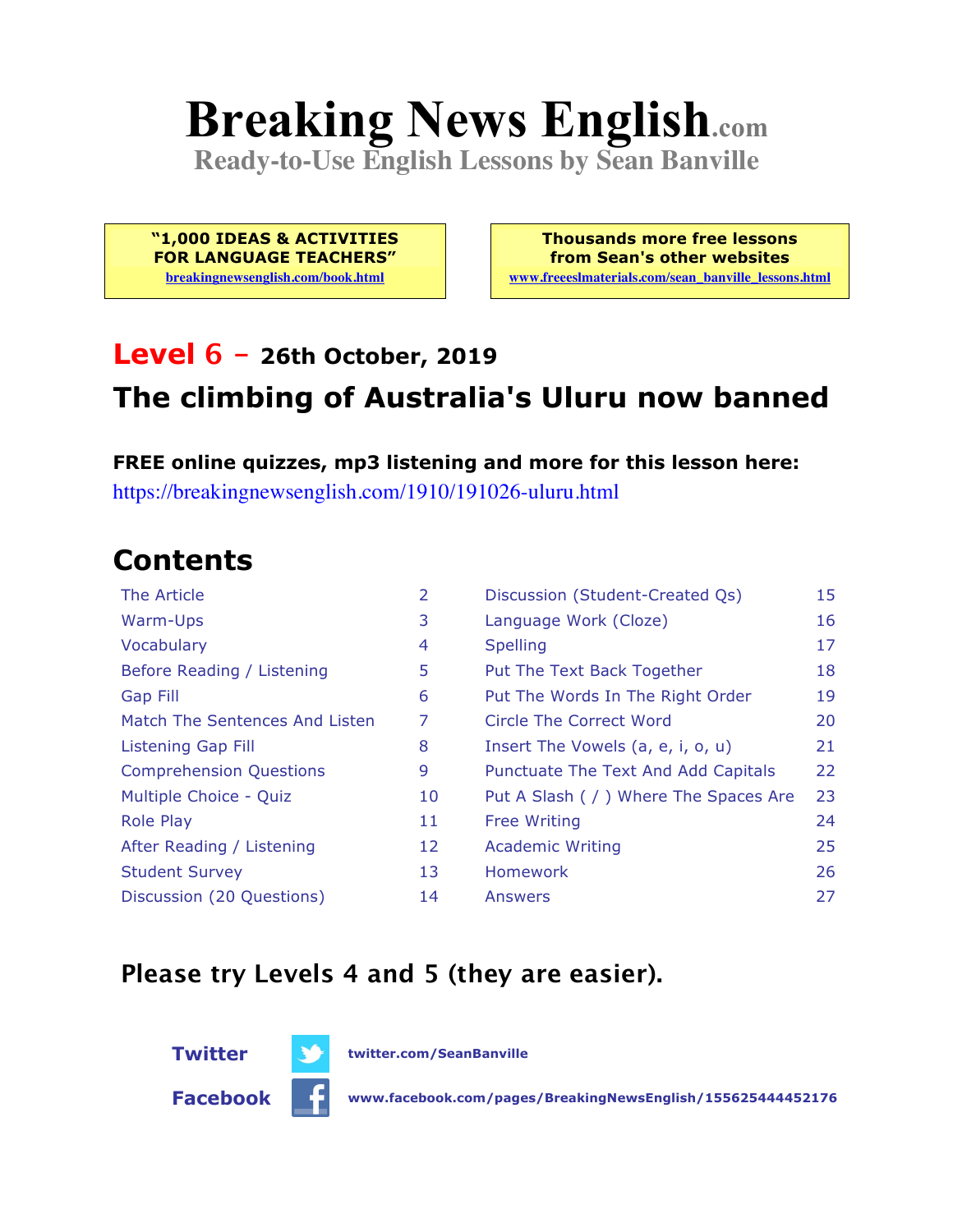## **THE ARTICLE**

From https://breakingnewsenglish.com/1910/191026-uluru.html

People are now banned from climbing one of the most sacred sites in indigenous Australian culture. The world's largest monolith, the giant Uluru in the desert of Australia's Northern Territory, is now officially offlimits to tourists and climbers. It will be closed from October 25 in recognition of the site's cultural significance to the local Anangu traditional owners. The giant site was once known as Ayers Rock, before it reverted to its historic name of Uluru. It has been a major attraction for decades. Tourists from around the world have flocked there in droves to climb the rock. However, it is a sacred site in Anangu culture. The Anangu custodians of the rock have long campaigned for the ban.

The ban was initially announced in 2017 and most visitors complied with it. Australia's tourist association said that only 16 per cent of visitors have actually climbed the rock since 2017. Local Anangu man Rameth Thomas, who grew up in a tiny community near Uluru, explained to the BBC how important the rock is to his people. He said: "That place is a very sacred place. That's like our church. I've been telling them since I was a little boy: 'We don't want you to climb the rock.'" He added: "All of our stories are on the rock. People right around the world come just to climb it. They've got no respect." Another resident said: "If I tried to climb on top of that parliament house at Canberra, they wouldn't let me in."

Sources: https://www.**bbc.com**/news/world-australia-50064572 https://www.**canberratimes.com.au**/story/6456290/ulurus-owners-face-future-without-climb/ https://www.**sbs.com.au**/news/a-controversial-chapter-in-uluru-s-long-history-will-close-thisweekend-for-good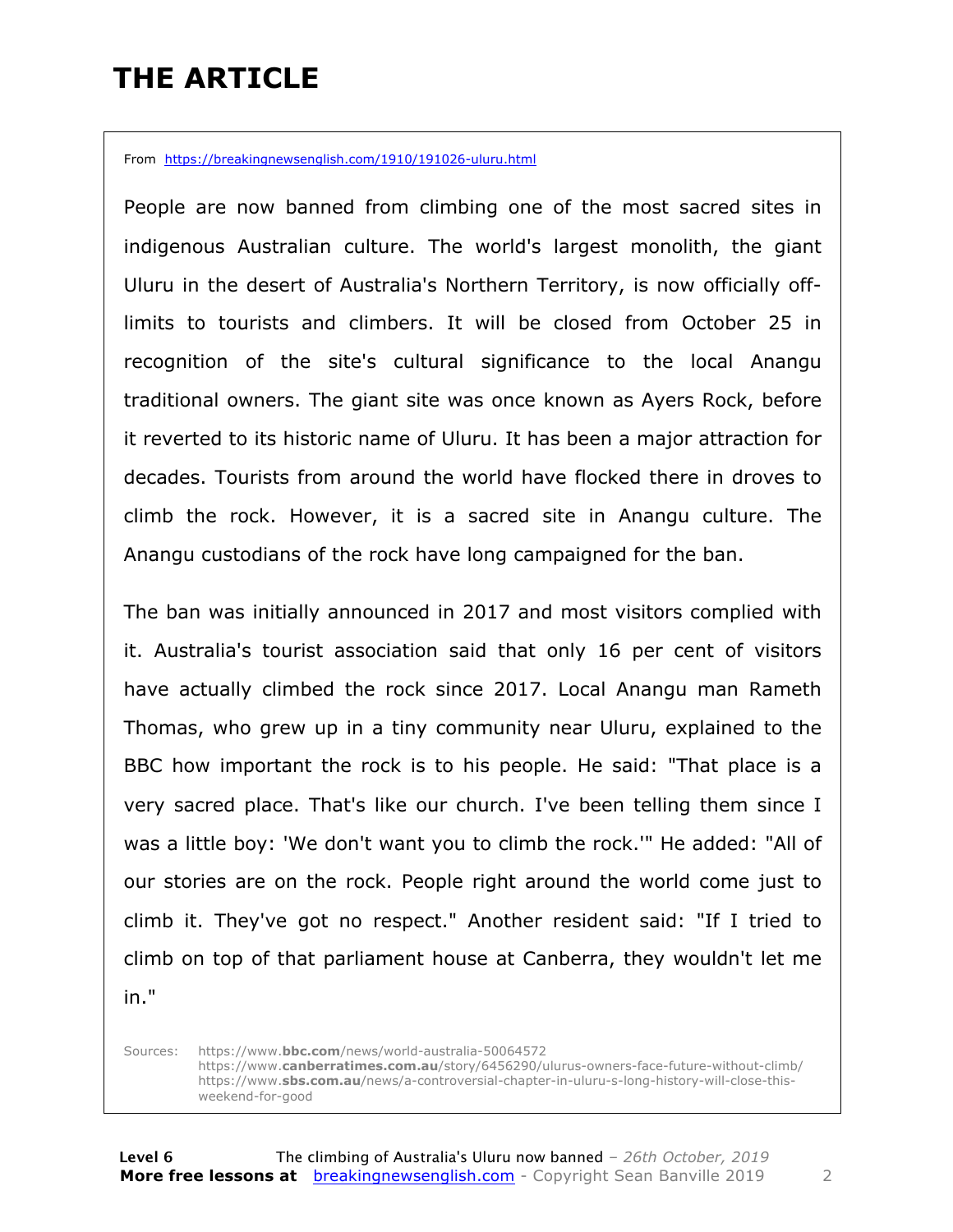### **WARM-UPS**

1. **ULURU:** Students walk around the class and talk to other students about Uluru. Change partners often and share your findings.

**2. CHAT:** In pairs / groups, talk about these topics or words from the article. What will the article say about them? What can you say about these words and your life?

climbing / indigenous / culture / desert / significance / attraction / decades / ban / initially / tourist / association / community / rock / sacred / resident / parliament

Have a chat about the topics you liked. Change topics and partners frequently.

**3. TOURISM:** Students A **strongly** believe tourism is a great thing; Students B **strongly** believe tourism is a bad thing. Change partners again and talk about your conversations.

4. ROCKS: What do you know about these rocks? What would you like to know? Complete this table with your partner(s). Change partners often and share what you wrote.

|                                 | <b>Where Is It?</b> | <b>What I Know</b> | <b>What I Want To Know</b> |
|---------------------------------|---------------------|--------------------|----------------------------|
| Uluru                           |                     |                    |                            |
| Stonehenge                      |                     |                    |                            |
| The Blarney Stone               |                     |                    |                            |
| The Rosetta Stone               |                     |                    |                            |
| Mount Rushmore                  |                     |                    |                            |
| The Black Stone of<br>the Kaaba |                     |                    |                            |

**5. CLIMBING:** Spend one minute writing down all of the different words you associate with the word "climbing". Share your words with your partner(s) and talk about them. Together, put the words into different categories.

**6. SITES:** Rank these with your partner. Put the best sites at the top. Change partners often and share your rankings.

- Uluru
- Eiffel Tower
- Table Mountain
- Copacabana Beach
- Mount Fuji
- Taj Mahal
- The Pyramids
- The Great Wall of China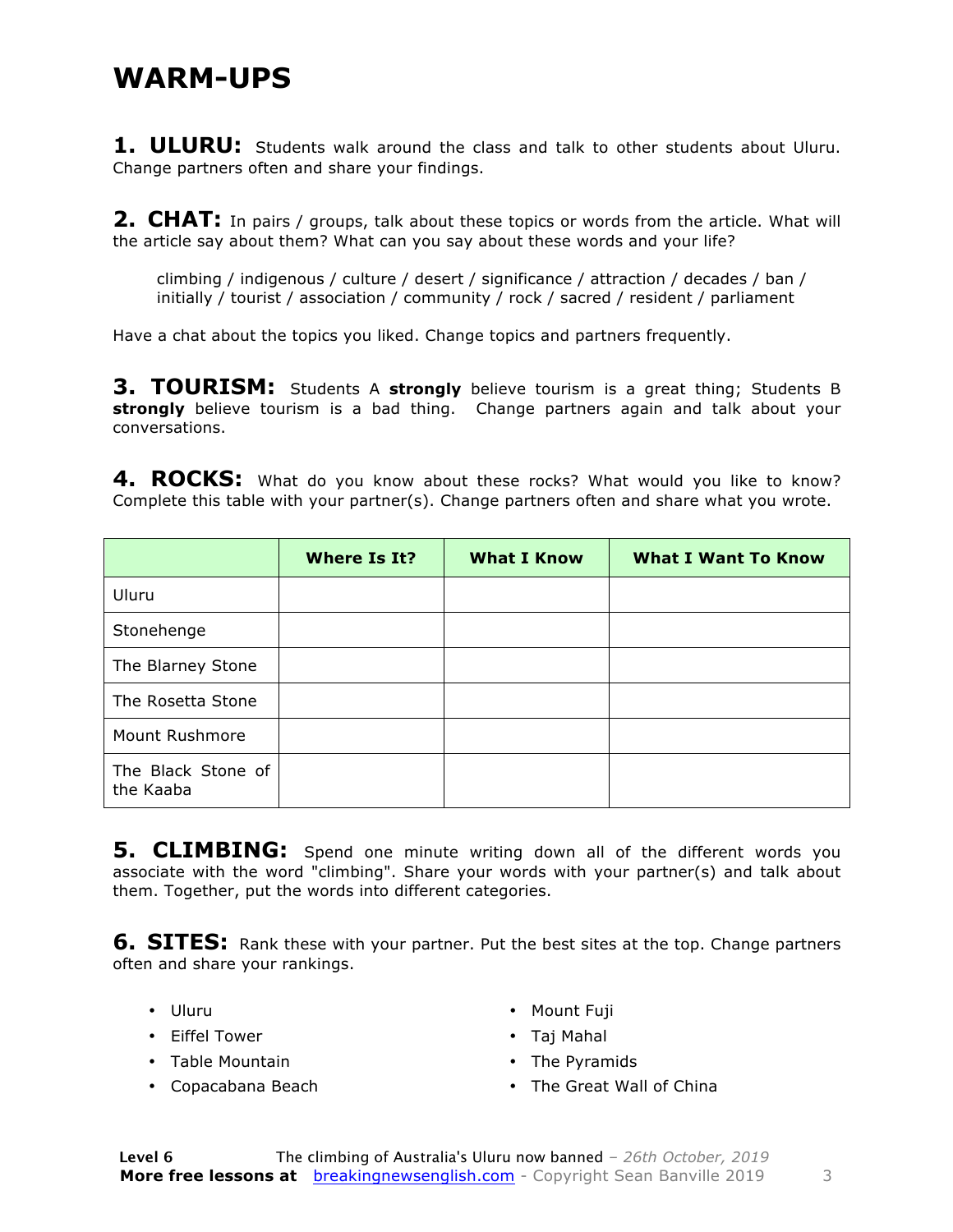### **VOCABULARY MATCHING**

### **Paragraph 1**

| 1.  | sacred      | а. | Out of bounds; not allowed in or near.                                               |  |  |  |
|-----|-------------|----|--------------------------------------------------------------------------------------|--|--|--|
| 2.  | indigenous  | b. | Connected with God or the<br>gods<br>or<br>dedicated to a religious purpose.         |  |  |  |
| 3.  | monolith    | c. | A large single upright block of stone.                                               |  |  |  |
| 4.  | off-limits  | d. | Moved as large groups of people.                                                     |  |  |  |
| 5.  | reverted    | e. | A person who has responsibility for or looks<br>after something.                     |  |  |  |
| 6.  | flocked     | f. | Originating or occurring naturally in<br>a<br>particular place.                      |  |  |  |
| 7.  | custodian   | g. | Returned to a previous state.                                                        |  |  |  |
|     | Paragraph 2 |    |                                                                                      |  |  |  |
| 8.  | initially   | h. | A group of people living together in one<br>place.                                   |  |  |  |
| 9.  | complied    | i. | A place where a country's government<br>meets.                                       |  |  |  |
| 10. | tiny        | j. | A person who lives somewhere permanently<br>or on a long-term basis.                 |  |  |  |
| 11. | community   | k. | Very, very small.                                                                    |  |  |  |
| 12. | respect     | Ι. | A feeling of deep admiration for someone or<br>something because of their abilities. |  |  |  |
| 13. | resident    | m. | At first.                                                                            |  |  |  |
| 14. | parliament  | n. | accordance with<br>Acted<br>in<br>a wish<br><b>or</b><br>command.                    |  |  |  |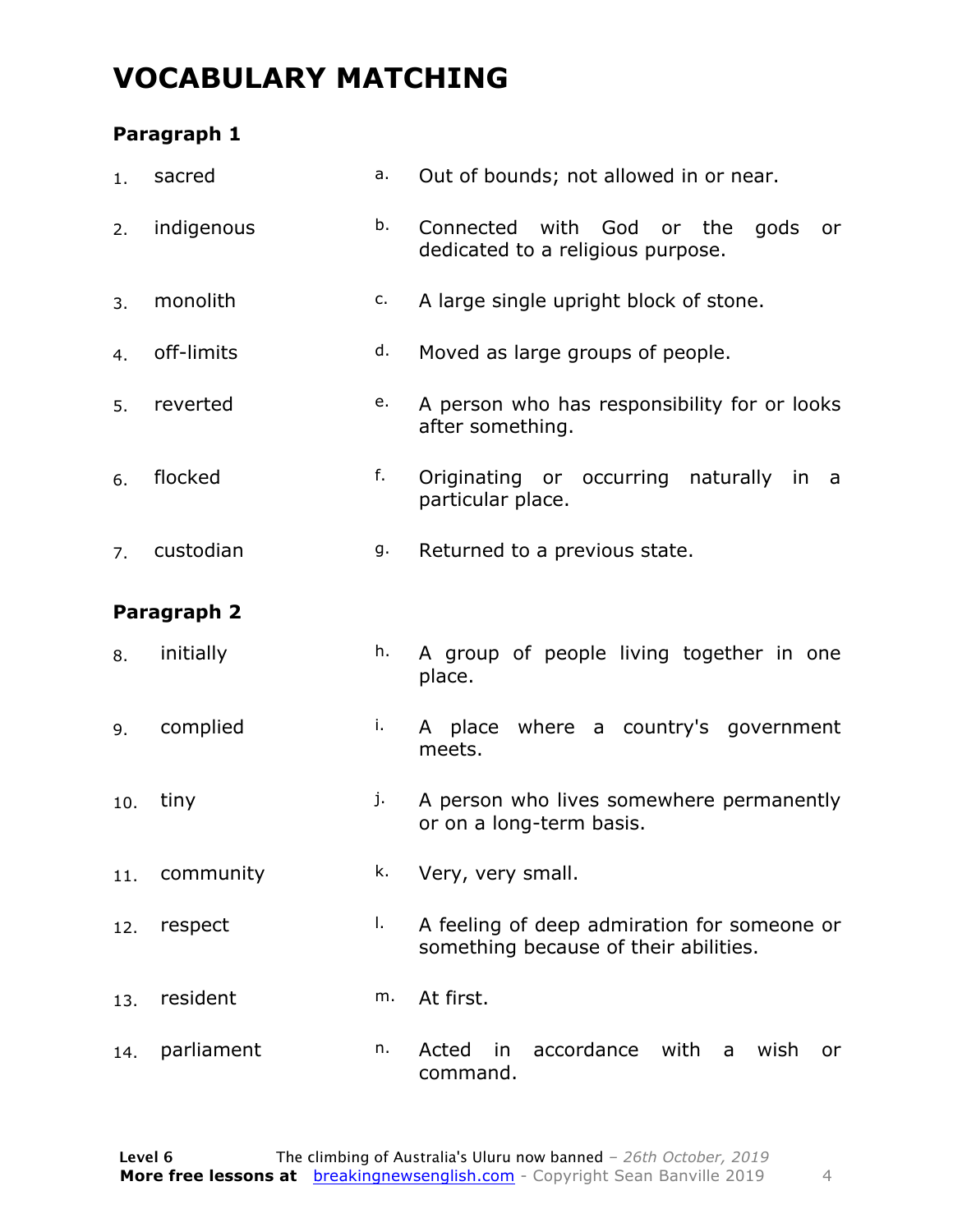## **BEFORE READING / LISTENING**

From https://breakingnewsenglish.com/1910/191026-uluru.html

### **1. TRUE / FALSE:** Read the headline. Guess if a-h below are true (T) or false (F).

- a. Only local people can climb Uluru after October 25. **T / F**
- b. Uluru is now off-limits to tourists and climbers. **T / F**
- c. The site Uluru was once known as Uluru Rock. **T / F**
- d. The Anangu people refused to take part in a campaign to ban climbing. **T / F**
- e. The first Uluru climbing ban was issued in 2017. **T / F**
- f. Sixteen per cent of visitors have climbed Uluru since 2017. **T / F**
- g. A local man said all his people's stories are written on Uluru. **T / F**
- h. Another local man said he had climbed Australia's parliament building. **T / F**

### **2. SYNONYM MATCH:**

Match the following synonyms. The words in **bold** are from the news article.

- **1. banned**
- **2. sacred**
- **3. off limits**
- **4. reverted**
- **5. campaigned**
- **6. initially**
- **7. complied with**
- **8. community**
- **9. climb**
- **10. resident**
- a. citizen
- b. returned
- c. followed
- d. hallowed
- e. first
- f. scale
- g. prohibited
- h. fought
- i. neighborhood
- j. out of bounds

**3. PHRASE MATCH:** (Sometimes more than one choice is possible.)

- 1. People are now banned
- 2. one of the most sacred
- 3. The world's largest monolith,
- 4. before it reverted to its historic
- 5. flocked there in
- 6. The ban was initially
- 7. grew up in a tiny
- 8. how important the rock
- 9. All of our stories are on
- 10. on top of that parliament
- a. is to his people
- b. name of Uluru
- c. house
- d. sites
- e. the rock
- f. from climbing
- g. droves
- h. community
- i. the giant Uluru
- j. announced in 2017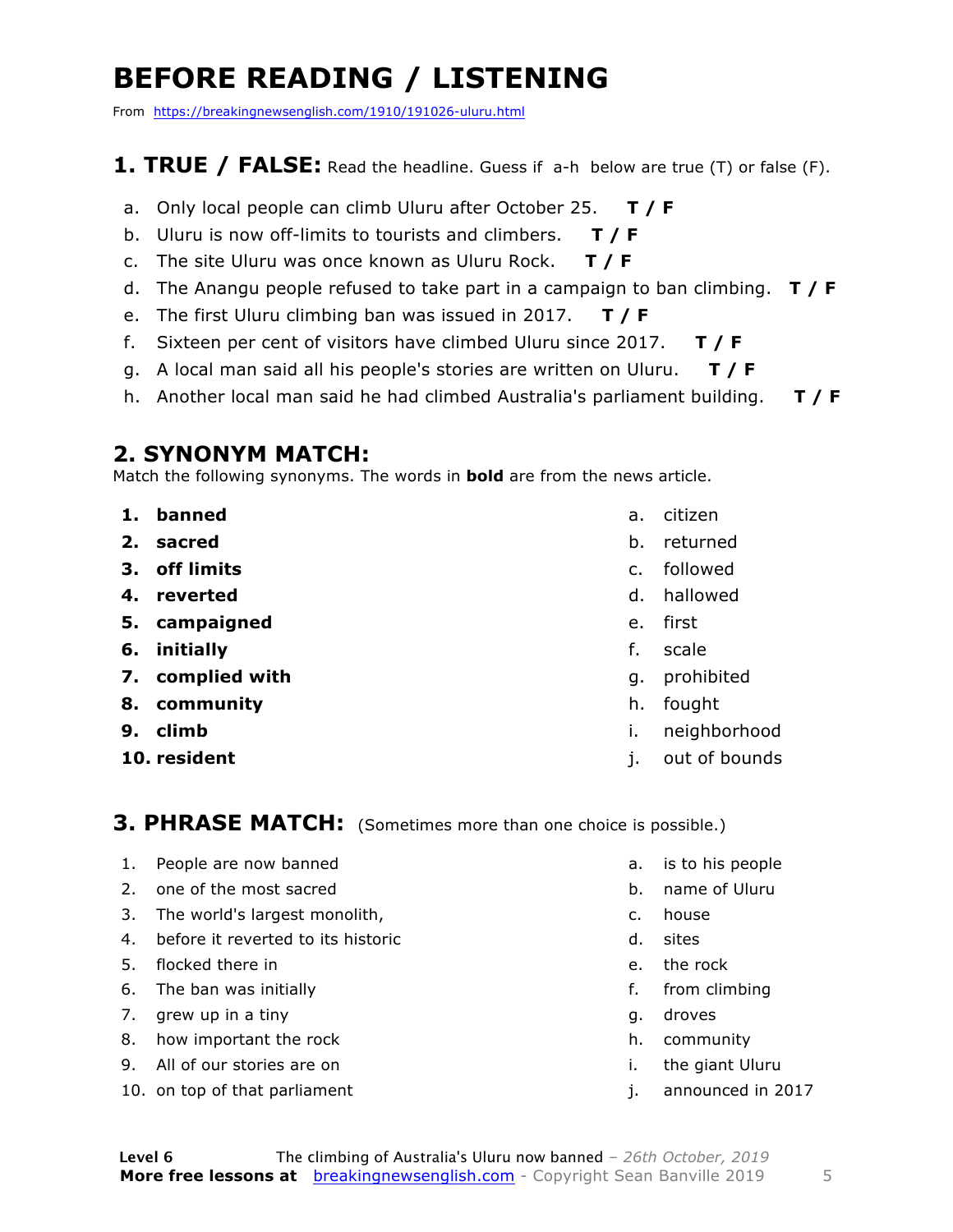## **GAP FILL**

From https://breakingnewsenglish.com/1910/191026-uluru.html

People are now (1) \_\_\_\_\_\_\_\_\_\_\_\_\_\_\_\_ from climbing one of the most sacred sites in indigenous Australian (2) \_\_\_\_\_\_\_\_\_\_\_\_\_\_. The world's largest monolith, the giant Uluru in the desert of Australia's Northern Territory, is now officially (3) to tourists and climbers. It will be closed from October 25 in (4) \_\_\_\_\_\_\_\_\_\_\_\_ of the site's cultural significance to the local Anangu traditional owners. The giant site was once known as Ayers Rock, before it (5) \_\_\_\_\_\_\_\_\_\_\_\_\_\_ to its historic name of Uluru. It has been a major (6) \_\_\_\_\_\_\_\_\_\_\_\_ for decades. Tourists from around the world have (7) \_\_\_\_\_\_\_\_\_\_\_\_\_\_\_\_ there in droves to climb the rock. However, it is a sacred site in Anangu culture. The Anangu (8) \_\_\_\_\_\_\_\_\_\_\_\_ of the rock have long campaigned for the ban. *attraction off-limits custodians banned reverted culture flocked recognition*

The ban was (9) \_\_\_\_\_\_\_\_\_\_\_\_\_\_\_ announced in 2017 and most visitors complied with it. Australia's tourist (10) said that only 16 per cent of visitors have actually climbed the rock since 2017. Local Anangu man Rameth Thomas, who grew up in a (11) \_\_\_\_\_\_\_\_\_\_\_\_ community near Uluru, explained to the BBC how important the rock is to his people. He said: "That place is a very  $(12)$  place. That's like our  $(13)$   $\qquad \qquad$ . I've been telling them since I was a little boy: 'We don't want you to climb the rock." He added: "All of our  $(14)$  \_\_\_\_\_\_\_\_\_\_\_\_ are on the rock. People right around the world come just to climb it. They've got no (15) \_\_\_\_\_\_\_\_\_\_\_\_\_\_." Another resident said: "If I tried to climb on top of that (16) \_\_\_\_\_\_\_\_\_\_\_\_ house at Canberra, they wouldn't let me in." *tiny church parliament association respect initially sacred stories*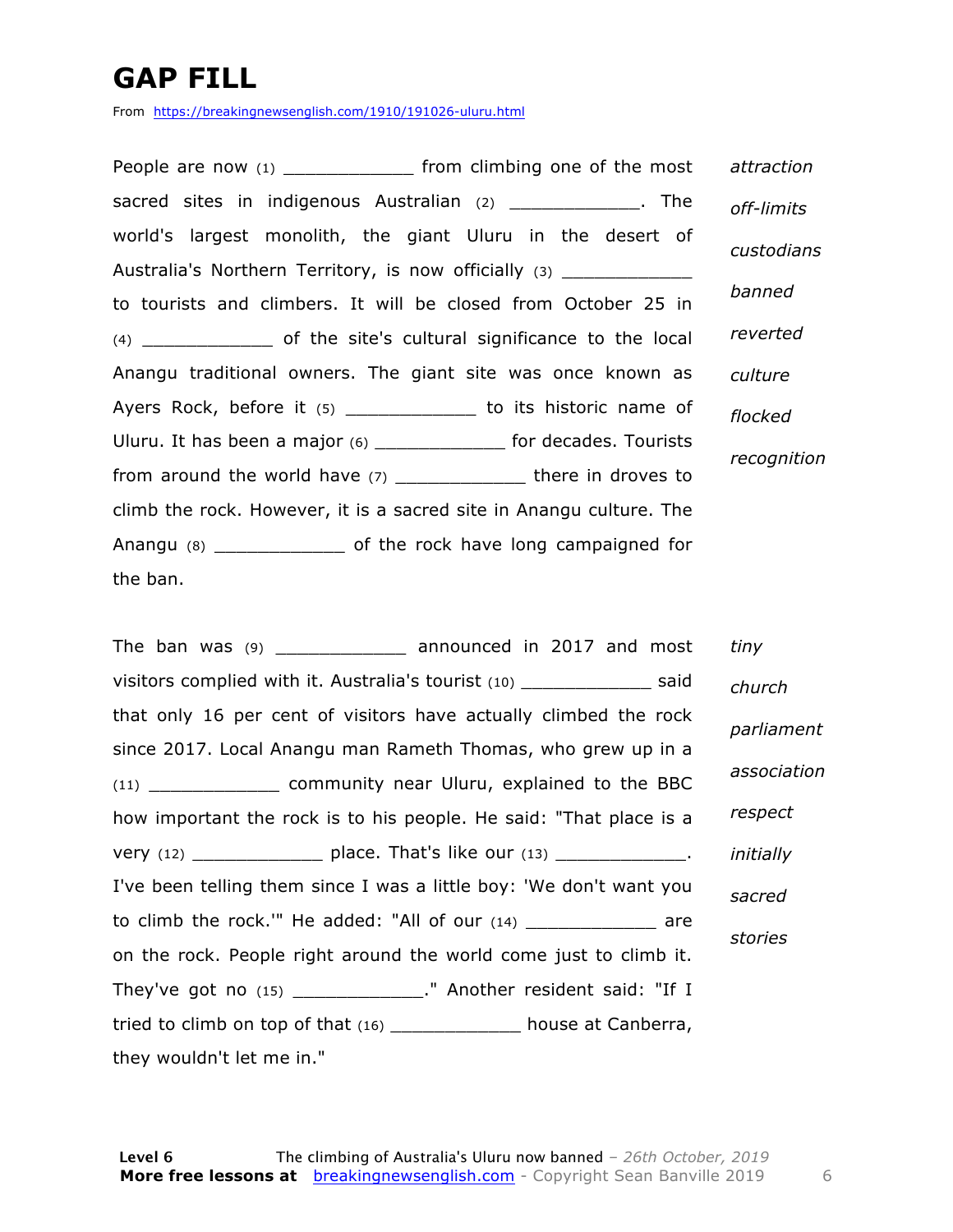### **LISTENING – Guess the answers. Listen to check.**

From https://breakingnewsenglish.com/1910/191026-uluru.html

| 1) People are now banned from climbing one of the ______<br>a. most scared sites                                                |
|---------------------------------------------------------------------------------------------------------------------------------|
| b. most scarred sites<br>c. most sacred sites<br>d. most scored sites                                                           |
| 2) Uluru in the desert of Australia's Northern Territory, is now ______<br>a. official down-limits                              |
| b. officially on-limits<br>c. official up-limits                                                                                |
| d. officially off-limits<br>3) It will be closed from October 25 in recognition of the site's _______                           |
| a. cultural significant<br>b. cultural significance                                                                             |
| c. culturally significance<br>d. culturally significant                                                                         |
| 4) The giant site was once known as Ayers Rock, before it reverted to __________<br>a. its hysteric name                        |
| b. its historic name<br>c. its hysterics name                                                                                   |
| d. its hysterical name<br>5) The Anangu custodians of the rock have long _______ the ban                                        |
| a. campaign for<br>b. camp aimed for                                                                                            |
| c. cam pined for<br>d. campaigned for                                                                                           |
| 6) The ban was initially announced in 2017 and most visitors _______<br>a. complied with it                                     |
| b. compiled with it<br>c. compiles with it                                                                                      |
| d. complier with it                                                                                                             |
| 7) tourist association said that only 16 per cent of visitors have actually _____<br>a. climbed a rock<br>b. climbed their rock |
| c. climbed these rock<br>d. climbed the rock                                                                                    |
| 8) Local Anangu man Rameth Thomas, who grew up in ______                                                                        |
| a. a tinny community<br>b. a tiny community                                                                                     |
| c. a teeny community<br>d. a tints community                                                                                    |
| 9) People right around the world come just to climb it. They've ______<br>a. got no respective                                  |
| b. got no respecter<br>c. got no respects                                                                                       |
| d. got no respect                                                                                                               |
| 10) Another resident said: "If I tried to climb on top of that _______"<br>a. parliament house                                  |
| b. parliament hill                                                                                                              |
| c. parliament mountain                                                                                                          |

d. parliament rock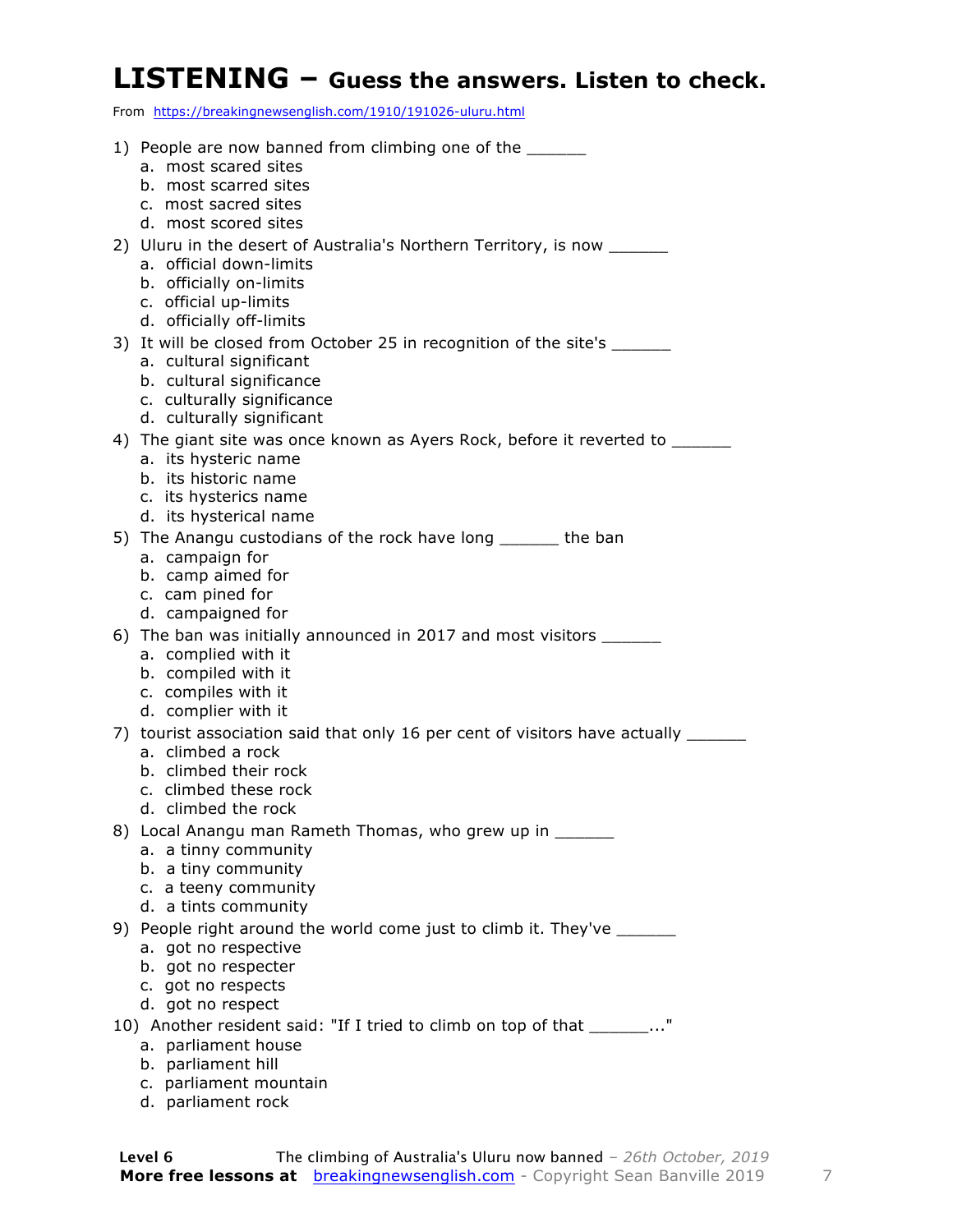### **LISTENING – Listen and fill in the gaps**

From https://breakingnewsenglish.com/1910/191026-uluru.html

People are (1) \_\_\_\_\_\_\_\_\_\_\_\_\_\_\_\_\_\_\_\_\_\_\_\_\_\_\_\_\_\_\_\_ climbing one of the most sacred sites in indigenous Australian culture. The world's largest monolith, the giant Uluru in the desert of Australia's Northern Territory, (2) \_\_\_\_\_\_\_\_\_\_\_\_\_\_\_\_\_\_\_\_\_\_ off-limits to tourists and climbers. It will be closed from October 25 in recognition of the site's cultural significance to the local Anangu traditional owners. The giant site (3) **Example 20 as Ayers Rock, before it reverted to its** historic name of Uluru. It has been a major  $(4)$  \_\_\_\_\_\_\_\_\_\_\_\_\_\_\_\_\_\_\_\_\_\_\_\_. Tourists from around the world have flocked there (5) \_\_\_\_\_\_\_\_\_\_\_\_\_\_\_\_\_\_\_\_\_\_ climb the rock. However, it is a sacred site in Anangu culture. The Anangu custodians of the rock (6) \_\_\_\_\_\_\_\_\_\_\_\_\_\_\_\_\_\_\_\_\_\_ for the ban.

The ban  $(7)$  and most visitors complied with it. Australia's tourist (8) example the state only 16 per cent of visitors have actually climbed the rock since 2017. Local Anangu man Rameth Thomas, who grew up (9) community near Uluru, explained to the BBC how important the rock is to his people. He said: "That place is a (10) **Example 2** and is said: "That's like our church. I've been telling them since I was a little boy: 'We don't want you to climb the rock.'" He added: "All of our stories are on the rock. People right around the world come just to climb it. They've  $(11)$   $\blacksquare$ Another resident said: "If I tried to climb on top of that (12) \_\_\_\_\_\_\_\_\_\_\_\_\_\_\_\_\_\_\_\_\_\_ Canberra, they wouldn't let me in."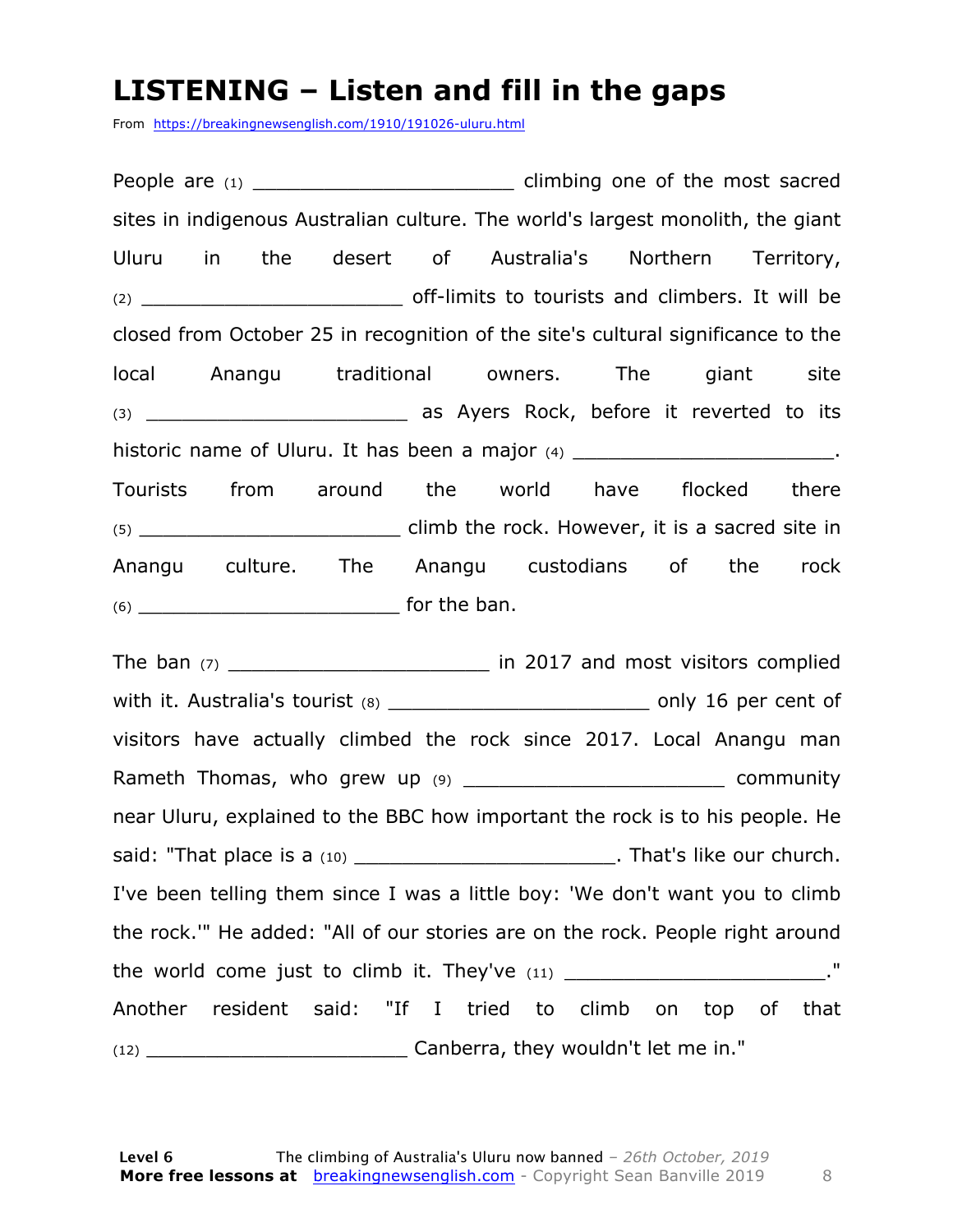## **COMPREHENSION QUESTIONS**

From https://breakingnewsenglish.com/1910/191026-uluru.html

- 1. What is the world's largest monolith?
- 2. Who are the Anangu people?
- 3. What was Uluru once called?
- 4. Who did the article say flocked to the rock in droves?
- 5. What did the Anangu campaign for?
- 6. When was an initial climbing ban introduced?
- 7. What percentage of visitors has climbed Uluru since 2017?
- 8. Where did Rameth Thomas grow up?
- 9. What did Rameth Thomas say was on the rock?
- 10. What did a local resident say he wouldn't be allowed to climb?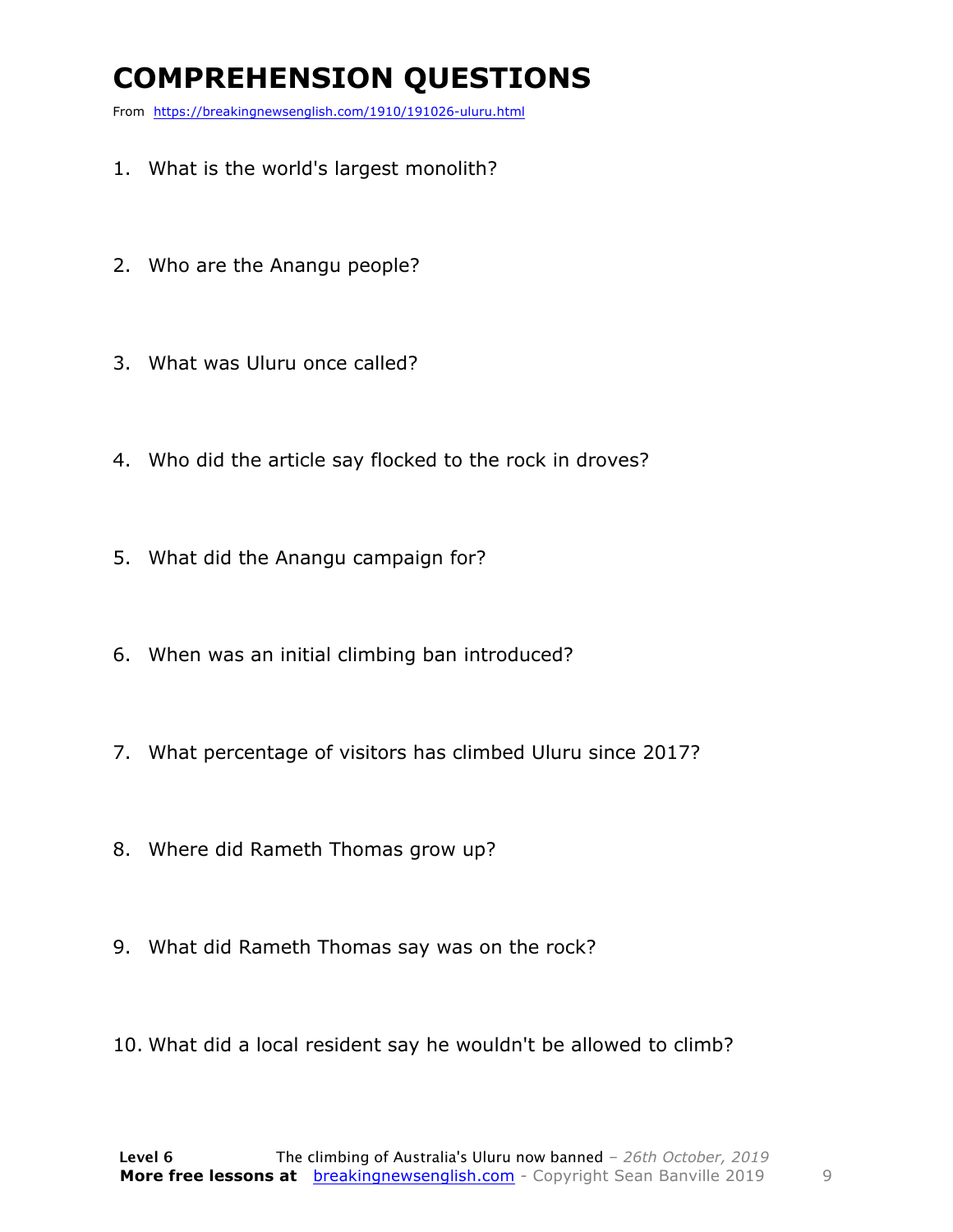## **MULTIPLE CHOICE - QUIZ**

From https://breakingnewsenglish.com/1910/191026-uluru.html

| 1) What is the world's largest<br>monolith?<br>a) Stonehenge<br>b) Table Mountain<br>c) Uluru<br>d) The Great Wall of China                                                                                                                                                                                                                       | 6) When was an initial climbing ban<br>introduced?<br>a) 2015<br>b) 2017<br>c) $2013$<br>d) 2011                                                                                                                                                                    |
|---------------------------------------------------------------------------------------------------------------------------------------------------------------------------------------------------------------------------------------------------------------------------------------------------------------------------------------------------|---------------------------------------------------------------------------------------------------------------------------------------------------------------------------------------------------------------------------------------------------------------------|
| 2) Who are the Anangu people?<br>a) Uluru's traditional owners<br>b) tourist operators<br>c) a group of climbers<br>d) a community in Canberra<br>3) What was Uluru once called?<br>a) Ayers Rock<br>b) Australia Rock<br>c) Uluru Rock<br>d) Northern Territory Rock<br>4) Who did the article say flocked to<br>the rock in droves?<br>a) birds | 7) What percentage of visitors has<br>climbed Uluru since 2017?<br>a) $16%$<br>b) $26%$<br>c) $36%$<br>d) 6%<br>8) Where did Rameth Thomas grow<br>up?<br>a) Canberra<br>b) in New South Wales<br>c) near Uluru<br>d) New York<br>9) What did Rameth Thomas say was |
| b) tourists                                                                                                                                                                                                                                                                                                                                       | on the rock?                                                                                                                                                                                                                                                        |
| c) sheep                                                                                                                                                                                                                                                                                                                                          | a) sacred water                                                                                                                                                                                                                                                     |
| d) photographers                                                                                                                                                                                                                                                                                                                                  | b) spirits                                                                                                                                                                                                                                                          |
| 5) What did the Anangu campaign<br>for?                                                                                                                                                                                                                                                                                                           | c) paintings<br>d) stories                                                                                                                                                                                                                                          |
| a) world peace<br>b) the restoration of Uluru<br>c) a total ban on tourists<br>d) a climbing ban                                                                                                                                                                                                                                                  | 10) What did a local resident say he<br>wouldn't be allowed to climb?<br>a) the parliament house in Canberra<br>b) Ayers Rock<br>c) the Olgas<br>d) a ladder                                                                                                        |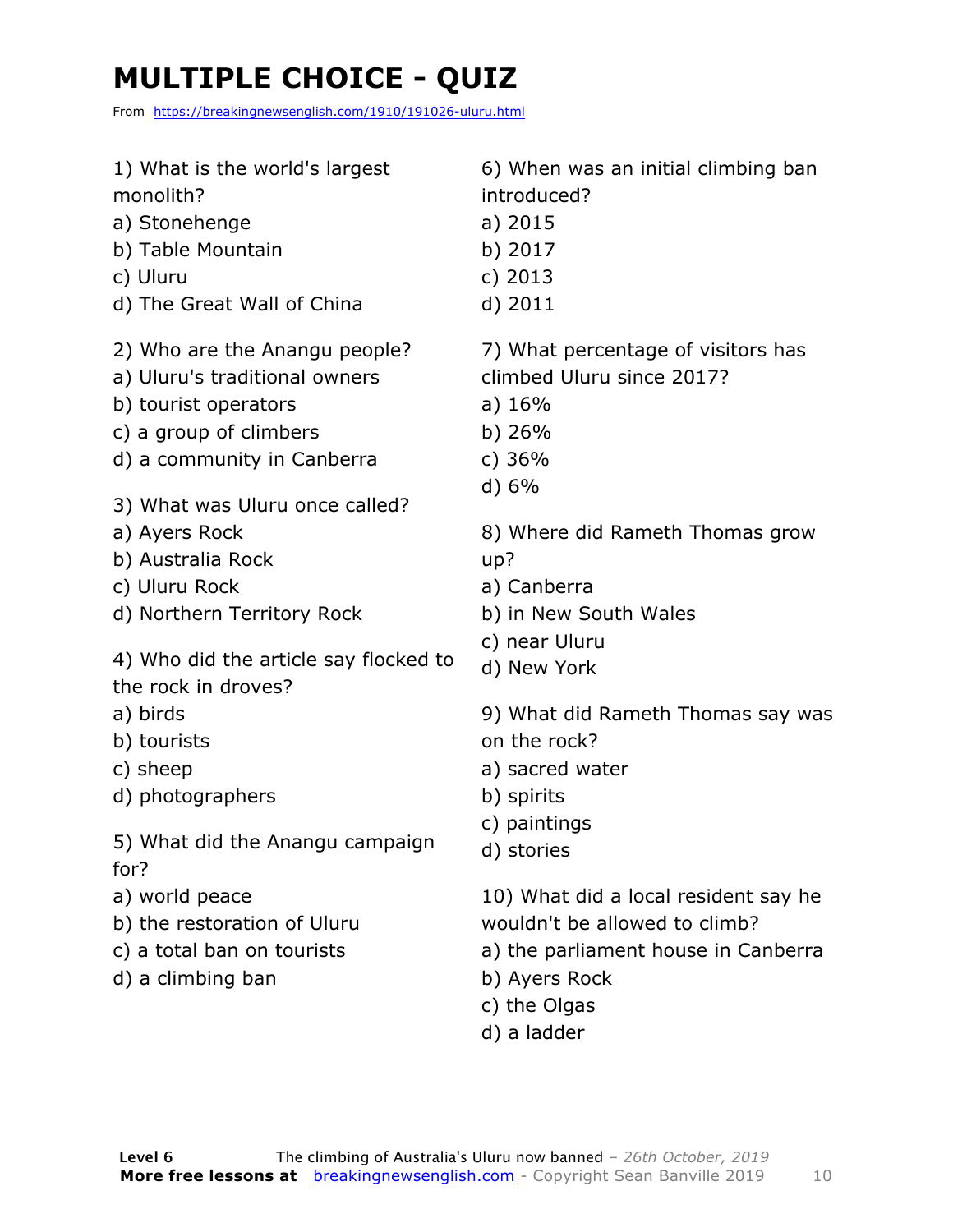## **ROLE PLAY**

From https://breakingnewsenglish.com/1910/191026-uluru.html

### **Role A – Uluru**

You think Uluru is the best site in the world. Tell the others three reasons why. Tell them why their sites aren't as good. Also, tell the others which is the least interesting of these (and why): Mount Fuji, the Pyramids or the Eiffel Tower.

### **Role B – Mount Fuji**

You think Mount Fuji is the best site in the world. Tell the others three reasons why. Tell them why their sites aren't as good. Also, tell the others which is the least interesting of these (and why): Uluru, the Pyramids or the Eiffel Tower.

### **Role C – The Pyramids**

You think the Pyramids is the best site in the world. Tell the others three reasons why. Tell them why their sites aren't as good. Also, tell the others which is the least interesting of these (and why): Mount Fuji, Uluru or the Eiffel Tower.

### **Role D – The Eiffel Tower**

You think the Eiffel Tower is the best site in the world. Tell the others three reasons why. Tell them why their sites aren't as good. Also, tell the others which is the least interesting of these (and why): Mount Fuji, the Pyramids or Uluru.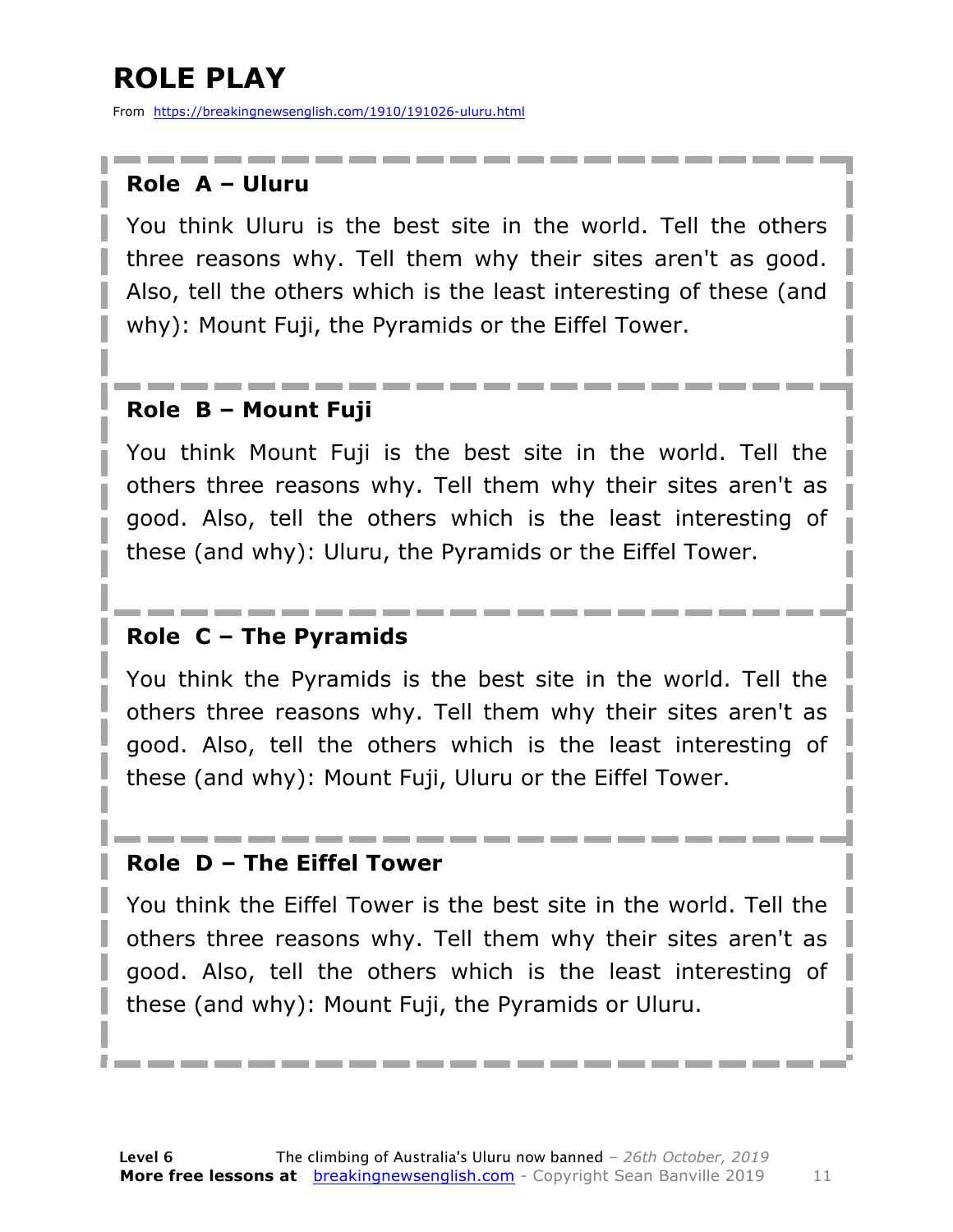## **AFTER READING / LISTENING**

From https://breakingnewsenglish.com/1910/191026-uluru.html

**1. WORD SEARCH:** Look in your dictionary / computer to find collocates, other meanings, information, synonyms … for the words 'sacred' and 'site'.

| sacred | site |
|--------|------|
|        |      |
|        |      |
|        |      |

- Share your findings with your partners.
- Make questions using the words you found.
- Ask your partner / group your questions.

2. **ARTICLE OUESTIONS:** Look back at the article and write down some questions you would like to ask the class about the text.

- Share your questions with other classmates / groups.
- Ask your partner / group your questions.

**3. GAP FILL:** In pairs / groups, compare your answers to this exercise. Check your answers. Talk about the words from the activity. Were they new, interesting, worth learning…?

**4. VOCABULARY:** Circle any words you do not understand. In groups, pool unknown words and use dictionaries to find their meanings.

**5. TEST EACH OTHER:** Look at the words below. With your partner, try to recall how they were used in the text:

| now               | • initially   |
|-------------------|---------------|
| $\bullet$ giant   | • actually    |
| • recognition     | $\cdot$ tiny  |
| • historic        | • sacred      |
| • flocked         | $\cdot$ right |
| long<br>$\bullet$ | $\cdot$ let   |
|                   |               |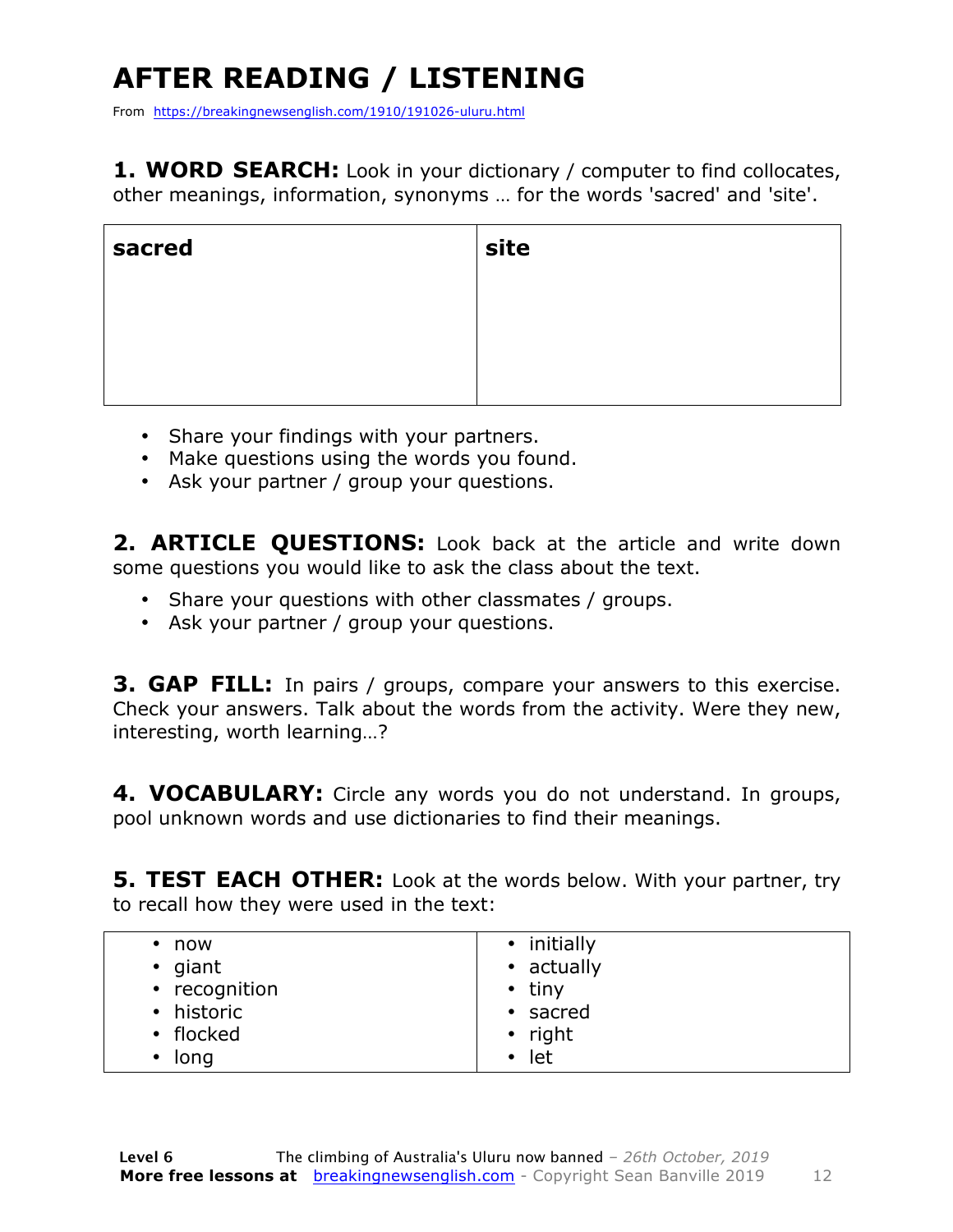## **ULURU SURVEY**

From https://breakingnewsenglish.com/1910/191026-uluru.html

Write five GOOD questions about Uluru in the table. Do this in pairs. Each student must write the questions on his / her own paper.

When you have finished, interview other students. Write down their answers.

|      | STUDENT 1 | STUDENT 2 | STUDENT 3 |
|------|-----------|-----------|-----------|
| Q.1. |           |           |           |
| Q.2. |           |           |           |
| Q.3. |           |           |           |
| Q.4. |           |           |           |
| Q.5. |           |           |           |

- Now return to your original partner and share and talk about what you found out. Change partners often.
- Make mini-presentations to other groups on your findings.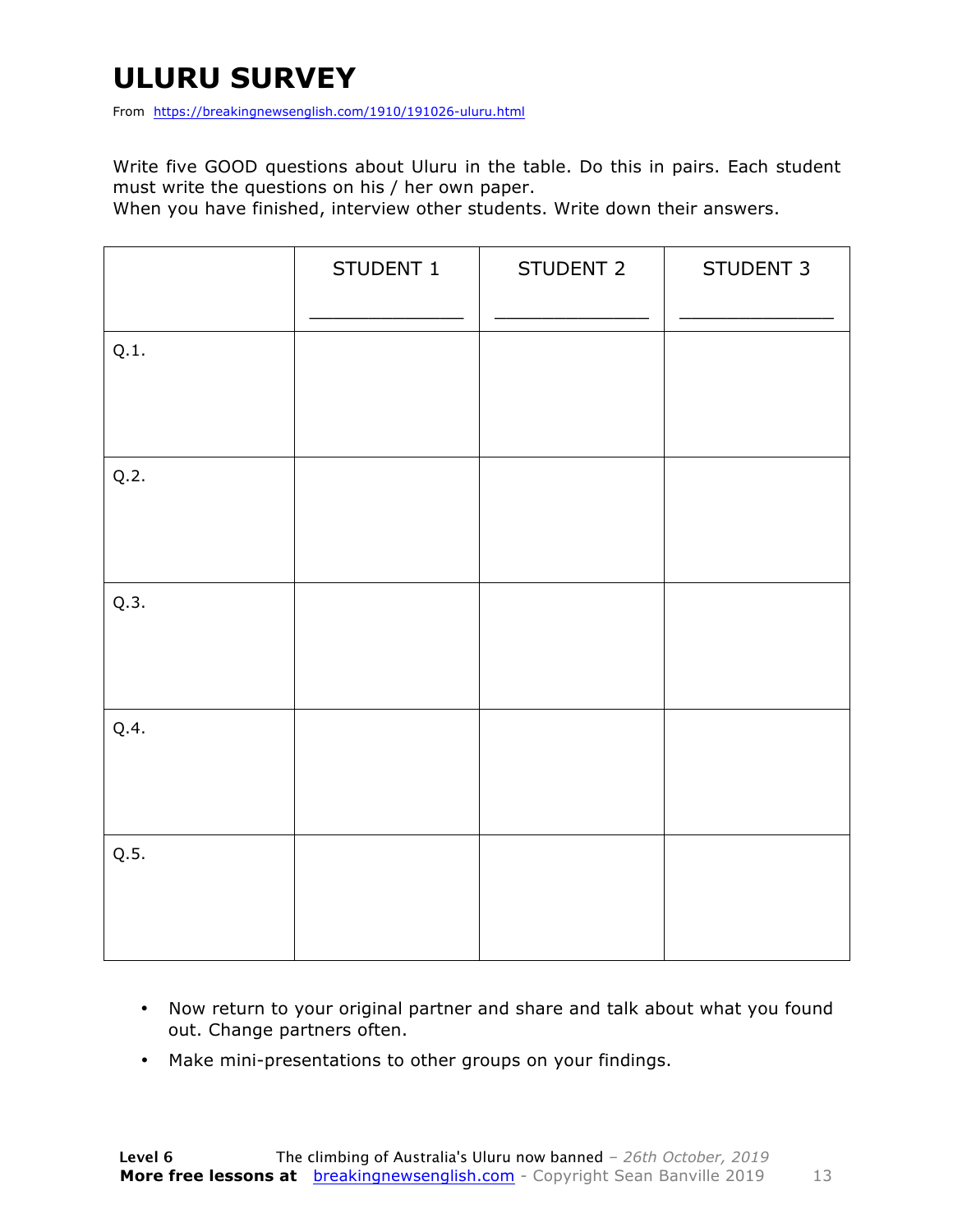## **ULURU DISCUSSION**

STUDENT A's QUESTIONS (Do not show these to student B)

- 1. What did you think when you read the headline?
- 2. What images are in your mind when you hear the word 'site'?
- 3. What do you know about Uluru?
- 4. Should Uluru be respected and not climbed?
- 5. What is the most important site in your country?
- 6. What do you think of sacred sites?
- 7. What makes something sacred?
- 8. Do you prefer the name Ayers Rock or Uluru?
- 9. What things are sacred in your culture?
- 10. Have you ever campaigned for something?

*The climbing of Australia's Uluru now banned – 26th October, 2019* Thousands more free lessons at breakingnewsenglish.com

-----------------------------------------------------------------------------

### **ULURU DISCUSSION**

STUDENT B's QUESTIONS (Do not show these to student A)

- 11. Did you like reading this article? Why/not?
- 12. What do you think of when you hear the word 'sacred'?
- 13. What do you think about what you read?
- 14. Should giant rocks belong to a community?
- 15. How important is it to protect indigenous culture?
- 16. Where is your most sacred place?
- 17. How can we understand more about the culture of places we visit?
- 18. What three words best describe this story?
- 19. What things have you climbed in your life?
- 20. What questions would you like to ask the Anangu people?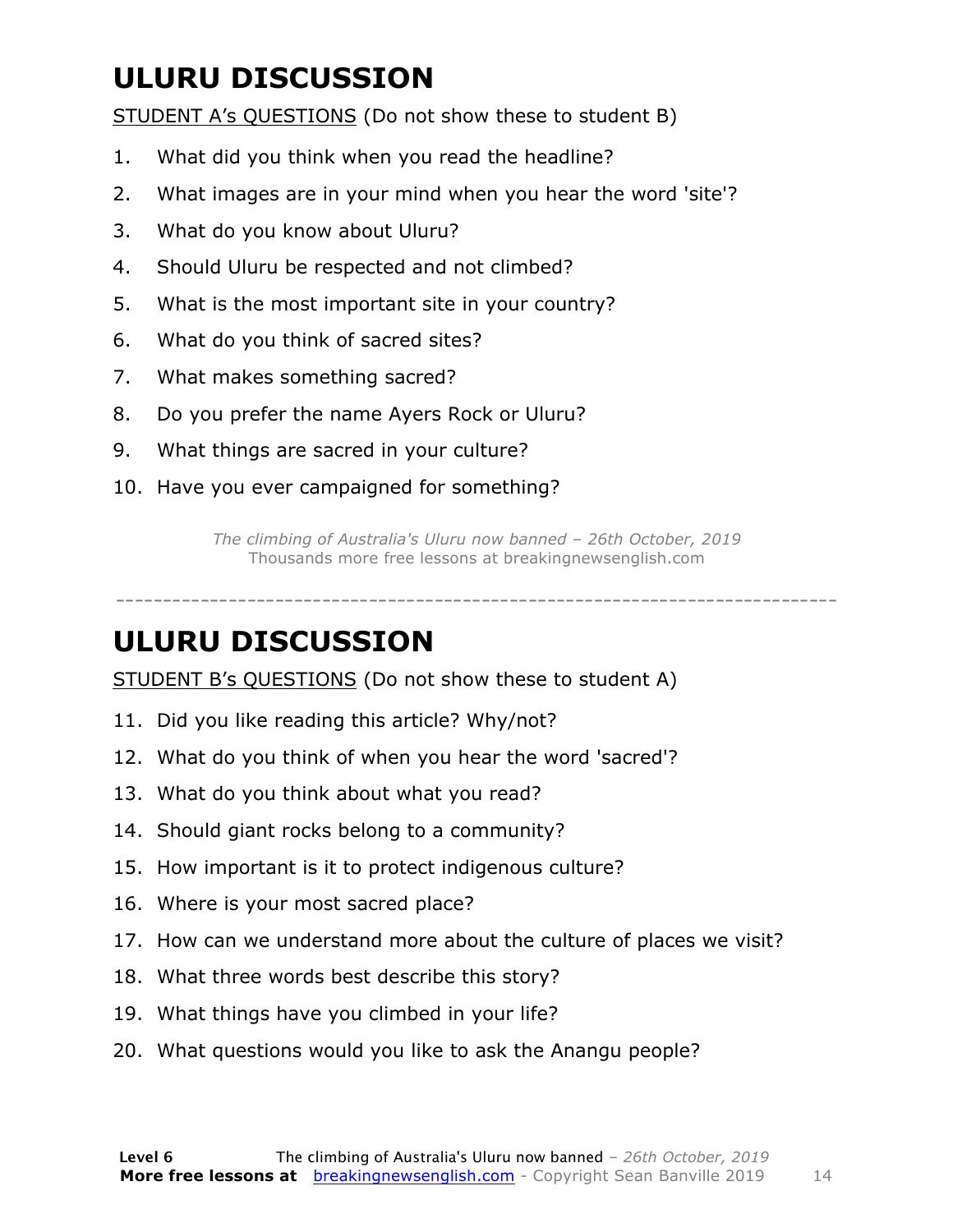## **DISCUSSION (Write your own questions)**

STUDENT A's QUESTIONS (Do not show these to student B)

| 1. |                                          |
|----|------------------------------------------|
|    |                                          |
| 2. |                                          |
|    |                                          |
| 3. |                                          |
|    |                                          |
| 4. |                                          |
|    |                                          |
|    |                                          |
| 5. |                                          |
| 6. |                                          |
|    |                                          |
|    | Copyright © breakingnewsenglish.com 2019 |

**DISCUSSION (Write your own questions)** 

STUDENT B's QUESTIONS (Do not show these to student A)

| 1. | <u> 1989 - Andrea Barbara, Amerikaansk politiker (</u> |  |  |
|----|--------------------------------------------------------|--|--|
| 2. |                                                        |  |  |
|    |                                                        |  |  |
| 3. |                                                        |  |  |
| 4. | <u> 1989 - Andrea Brand, amerikansk politik (</u>      |  |  |
| 5. | <u> 1980 - Jan Barnett, fransk politik (f. 1980)</u>   |  |  |
| 6. |                                                        |  |  |

15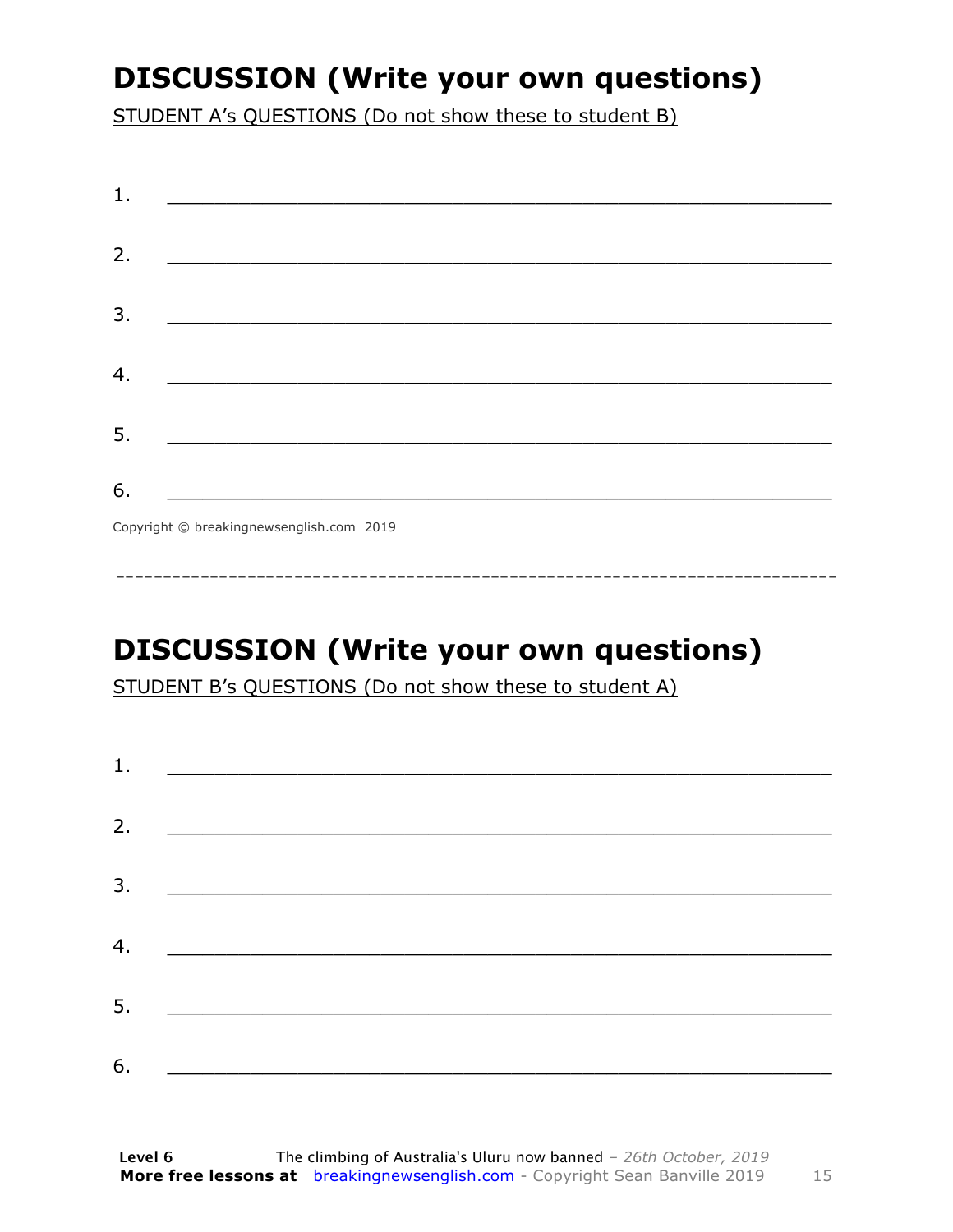## **LANGUAGE - CLOZE**

From https://breakingnewsenglish.com/1910/191026-uluru.html

People are now banned from climbing one of the most  $(1)$  sites in indigenous Australian culture. The world's largest  $(2)$  \_\_\_\_, the giant Uluru in the desert of Australia's Northern Territory, is now officially off-(3) but to tourists and climbers. It will be closed from October 25 in recognition of the site's cultural significance to the local Anangu (4) \_\_\_\_ owners. The giant site was once known as Ayers Rock, before it reverted to its historic name of Uluru. It has been a major attraction for decades. Tourists from around the world have (5) \_\_\_\_ there in droves to climb the rock. However, it is a sacred site in Anangu culture. The Anangu custodians of the rock have  $(6)$  \_\_\_\_ campaigned for the ban.

The ban was  $(7)$  announced in 2017 and most visitors  $(8)$  with it. Australia's tourist association said that only 16 per cent of visitors have actually climbed the rock since 2017. Local Anangu man Rameth Thomas, who grew up in a (9) \_\_\_\_ community near Uluru, explained to the BBC how important the rock is to his people. He said: "That place is a very sacred place. That's like our church. I've been telling them since I was a little boy: 'We don't want you to climb the rock.'" He added: "All of our (10) \_\_\_\_\_ are on the rock. People right around the world come just to climb it. They've got no (11) \_\_\_\_\_." Another resident said: "If I tried to climb on top of that parliament house at Canberra, they wouldn't  $(12)$  me in."

### **Put the correct words from the table below in the above article.**

| 1.  | (a) | scarred    | (b) | sacred      | (c) | scored     | (d) | scared        |
|-----|-----|------------|-----|-------------|-----|------------|-----|---------------|
| 2.  | (a) | mono       | (b) | monolith    | (c) | monopoly   | (d) | monotony      |
| 3.  | (a) | limit      | (b) | limitation  | (c) | limited    | (d) | limits        |
| 4.  | (a) | traditions | (b) | traditional | (c) | tradition  | (d) | traditionally |
| 5.  | (a) | herded     | (b) | schooled    | (c) | shepherded | (d) | flocked       |
| 6.  | (a) | short      | (b) | wide        | (c) | long       | (d) | narrow        |
| 7.  | (a) | initially  | (b) | initials    | (c) | initial    | (d) | initialize    |
| 8.  | (a) | compiled   | (b) | compelled   | (c) | complied   | (d) | compliant     |
| 9.  | (a) | ting       | (b) | tinge       | (c) | tint       | (d) | tiny          |
| 10. | (a) | stories    | (b) | stores      | (c) | stares     | (d) | steers        |
| 11. | (a) | respect    | (b) | reserve     | (c) | resolve    | (d) | result        |
| 12. | (a) | let        | (b) | put         | (c) | run        | (d) | climb         |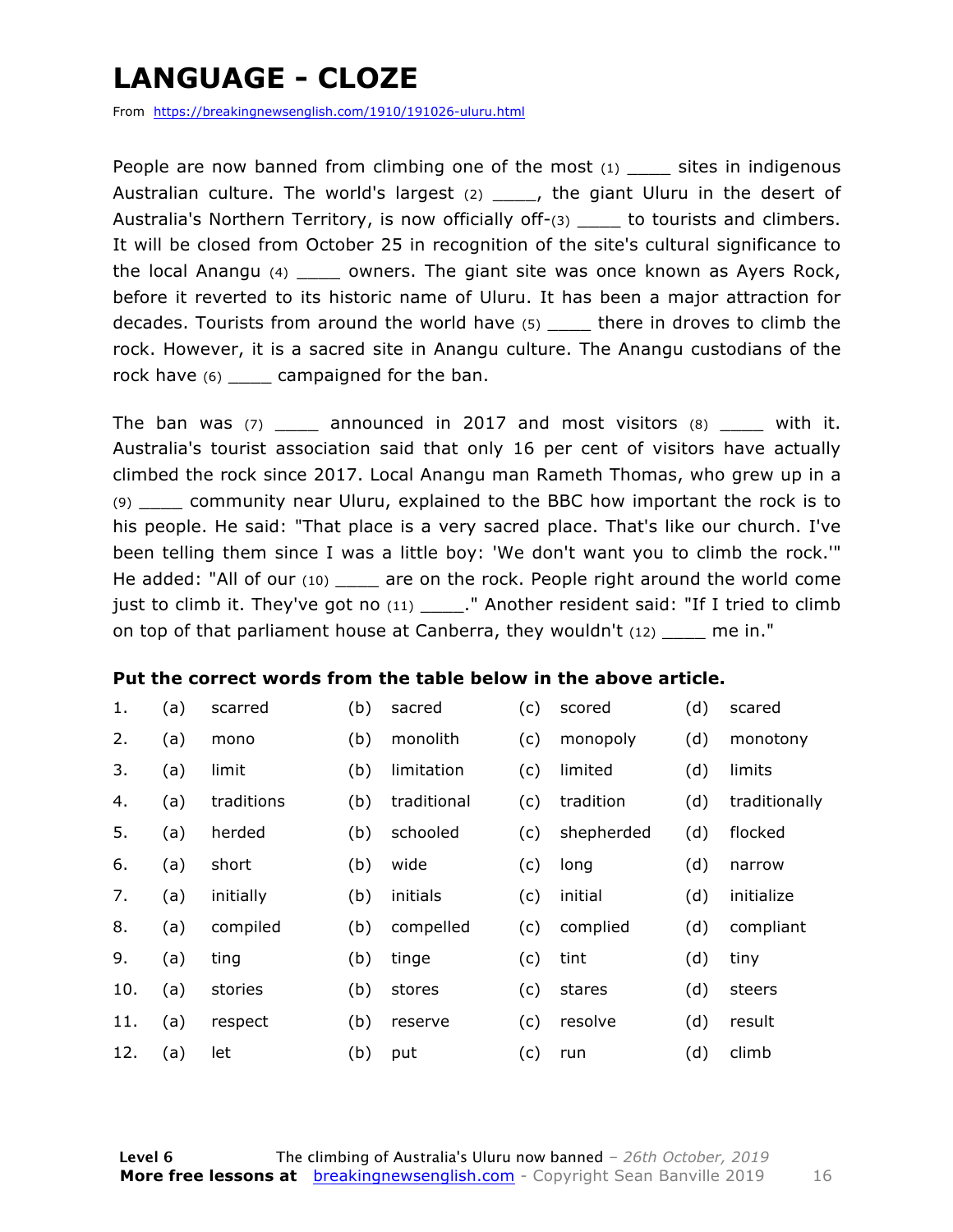## **SPELLING**

From https://breakingnewsenglish.com/1910/191026-uluru.html

### **Paragraph 1**

- 1. in osnngeiudi Australian culture
- 2. now flciyolafi off-limits
- 3. the site's cultural sagcfcininie
- 4. it rvteered to its historic name
- 5. sstoaiundc of the rock
- 6. anamidecgp for the ban

### **Paragraph 2**

- 7. The ban was *ilailytni* announced in 2017
- 8. most visitors eopcmild with it
- 9. tourist ssiotcaanio
- 10. grew up in a tiny ciotmunmy
- 11. another serndtie
- 12. amenrlpita house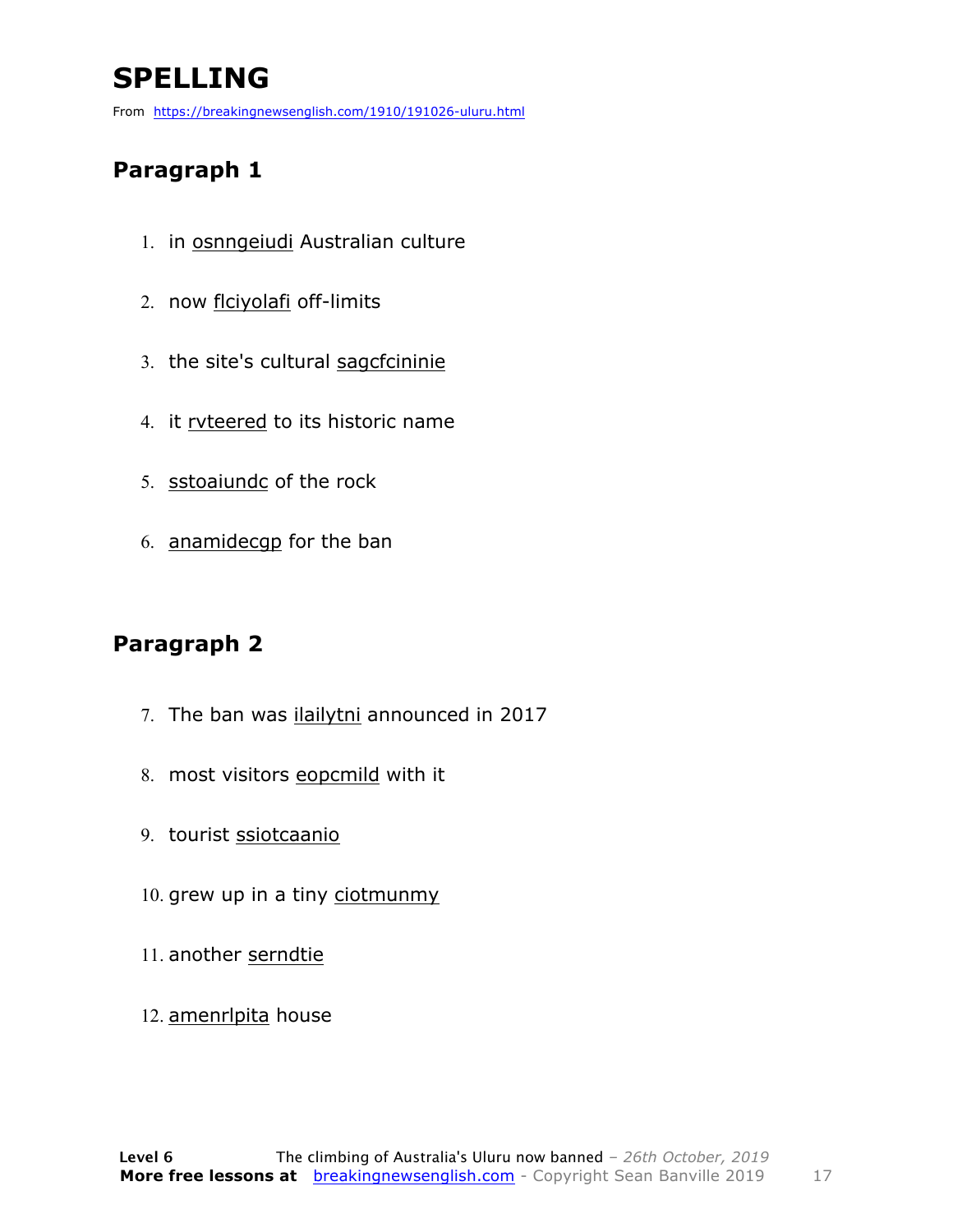## **PUT THE TEXT BACK TOGETHER**

From https://breakingnewsenglish.com/1910/191026-uluru.html

### **Number these lines in the correct order.**

- ( ) climb the rock.'" He added: "All of our stories are on the rock. People right around
- ( ) around the world have flocked there in droves to climb the rock. However, it is a sacred
- ( ) the world come just to climb it. They've got no respect." Another resident said: "If I
- ( ) significance to the local Anangu traditional owners. The giant site was once known as Ayers Rock, before it reverted
- ( *1* ) People are now banned from climbing one of the most sacred sites in indigenous Australian
- ( ) officially off-limits to tourists and climbers. It will be closed from October 25 in recognition of the site's cultural
- ( ) site in Anangu culture. The Anangu custodians of the rock have long campaigned for the ban.
- () tried to climb on top of that parliament house at Canberra, they wouldn't let me in."
- ( ) sacred place. That's like our church. I've been telling them since I was a little boy: 'We don't want you to
- ( ) association said that only 16 per cent of visitors have actually climbed the rock since 2017. Local Anangu man Rameth Thomas, who grew
- ( ) culture. The world's largest monolith, the giant Uluru in the desert of Australia's Northern Territory, is now
- ( ) to its historic name of Uluru. It has been a major attraction for decades. Tourists from
- ( ) The ban was initially announced in 2017 and most visitors complied with it. Australia's tourist
- ( ) up in a tiny community near Uluru, explained to the BBC how important the rock is to his people. He said: "That place is a very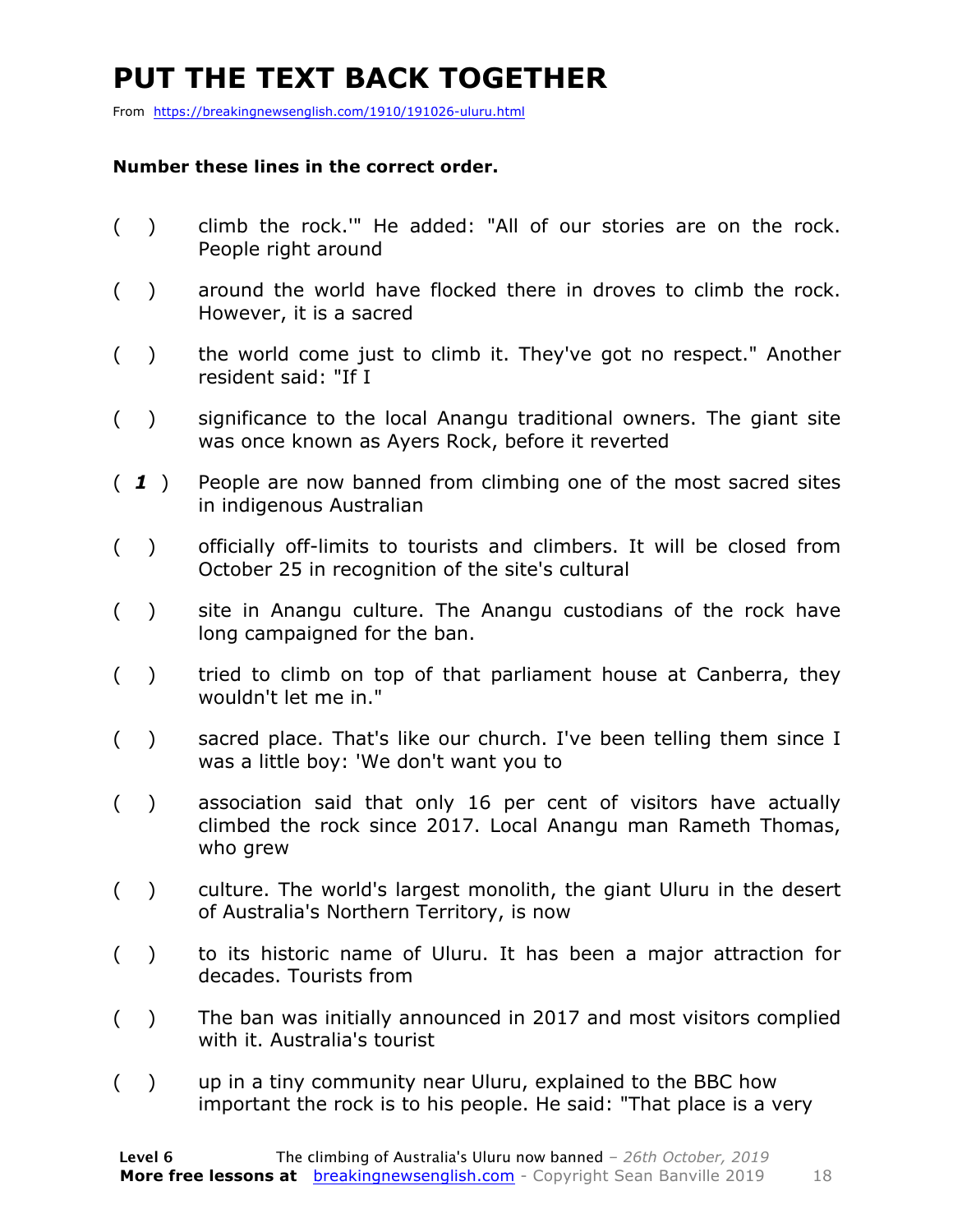### **PUT THE WORDS IN THE RIGHT ORDER**

From https://breakingnewsenglish.com/1910/191026-uluru.html

1. sites . sacred Climbing the one of most

2. site's recognition the cultural of significance . In

3. for been major has a It attraction decades .

4. flocked from the there . have world Tourists around

5. have for campaigned the Custodians ban . long

6. since the climbed have 2017 . actually Visitors rock

7. up Uluru . in community near a Grew tiny

8. since boy . was little I Telling a them

9. rock . of stories are our the on All

10. parliament top house . of on that Climb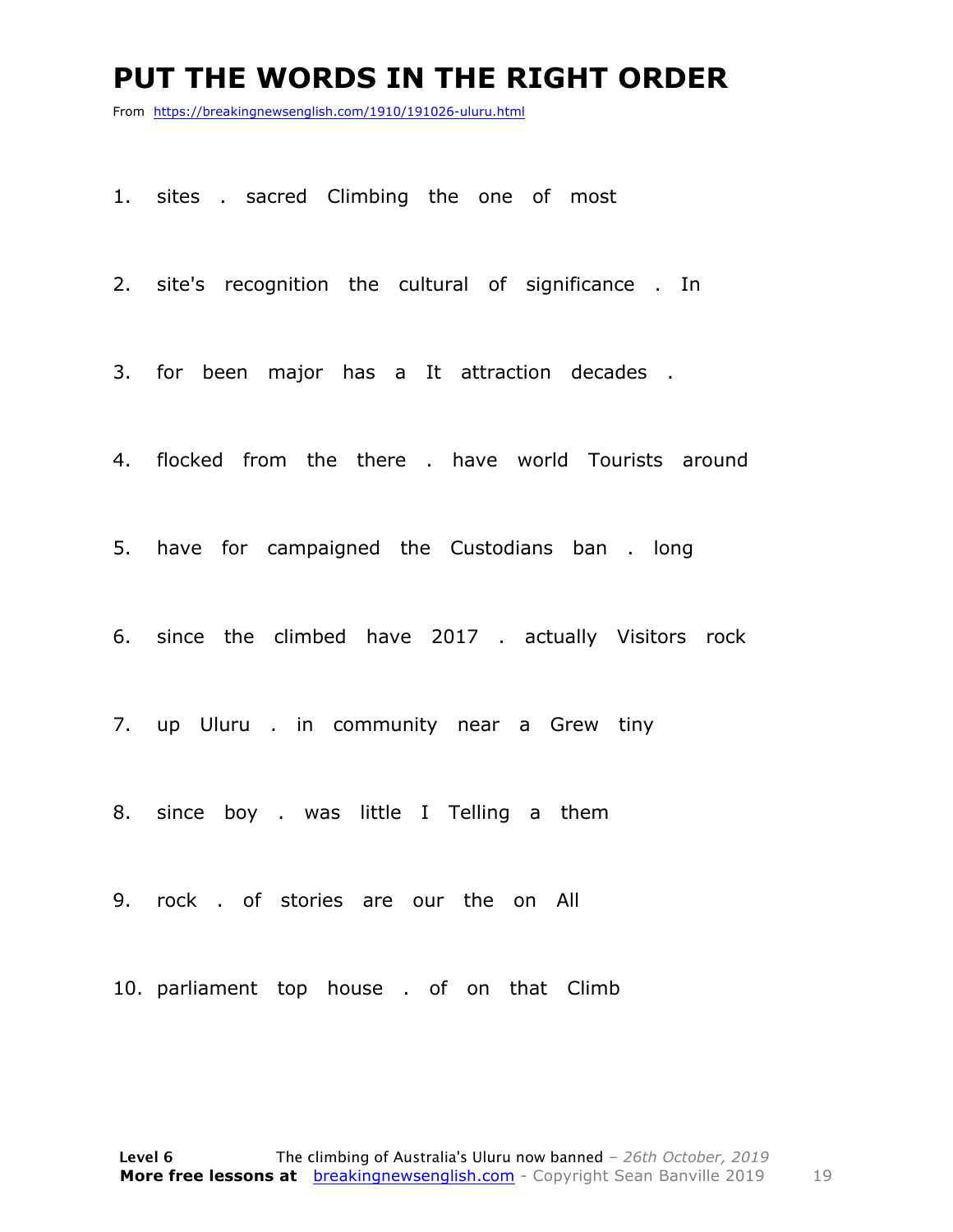## **CIRCLE THE CORRECT WORD (20 PAIRS)**

From https://breakingnewsenglish.com/1910/191026-uluru.html

People are now *banned / binned* from climbing one of the most sacred sites in indigenous Australian *cultural / culture*. The world's largest *goliath / monolith*, the giant Uluru in the *desert / dessert* of Australia's Northern Territory, is now officially off-limits to tourists and climbers. It will be closed from October 25 in *recognition / recognize* of the site's cultural significance to the local Anangu traditional *owns / owners*. The giant site was once known as Ayers Rock, before it *retorted / reverted* to its historic name of Uluru. It has been a major attraction for *decadence / decades*. Tourists from around the world have flocked there in *droves / drives* to climb the rock. However, it is a sacred site in Anangu culture. The Anangu custodians of the rock have *wide / long* campaigned for the ban.

The ban was *initially / initial* announced in 2017 and most visitors *compiled / complied* with it. Australia's tourist *associate / association* said that only 16 per cent of visitors have actually *clambered / climbed* the rock since 2017. Local Anangu man Rameth Thomas, who grew up in a *tinny / tiny* community near Uluru, explained to the BBC how *important / importance* the rock is to his people. He said: "That place is a very sacred place. That's like our church. I've been *speaking / telling* them since I was a little boy: 'We don't want you to climb the rock.'" He added: "All of our *stories / stores* are on the rock. People right around the world come just to climb it. They've got no *respective / respect*." Another resident said: "If I tried to climb on top of that parliament house at Canberra, they wouldn't *reach / let* me in."

### **Talk about the connection between each pair of words in italics, and why the correct word is correct.**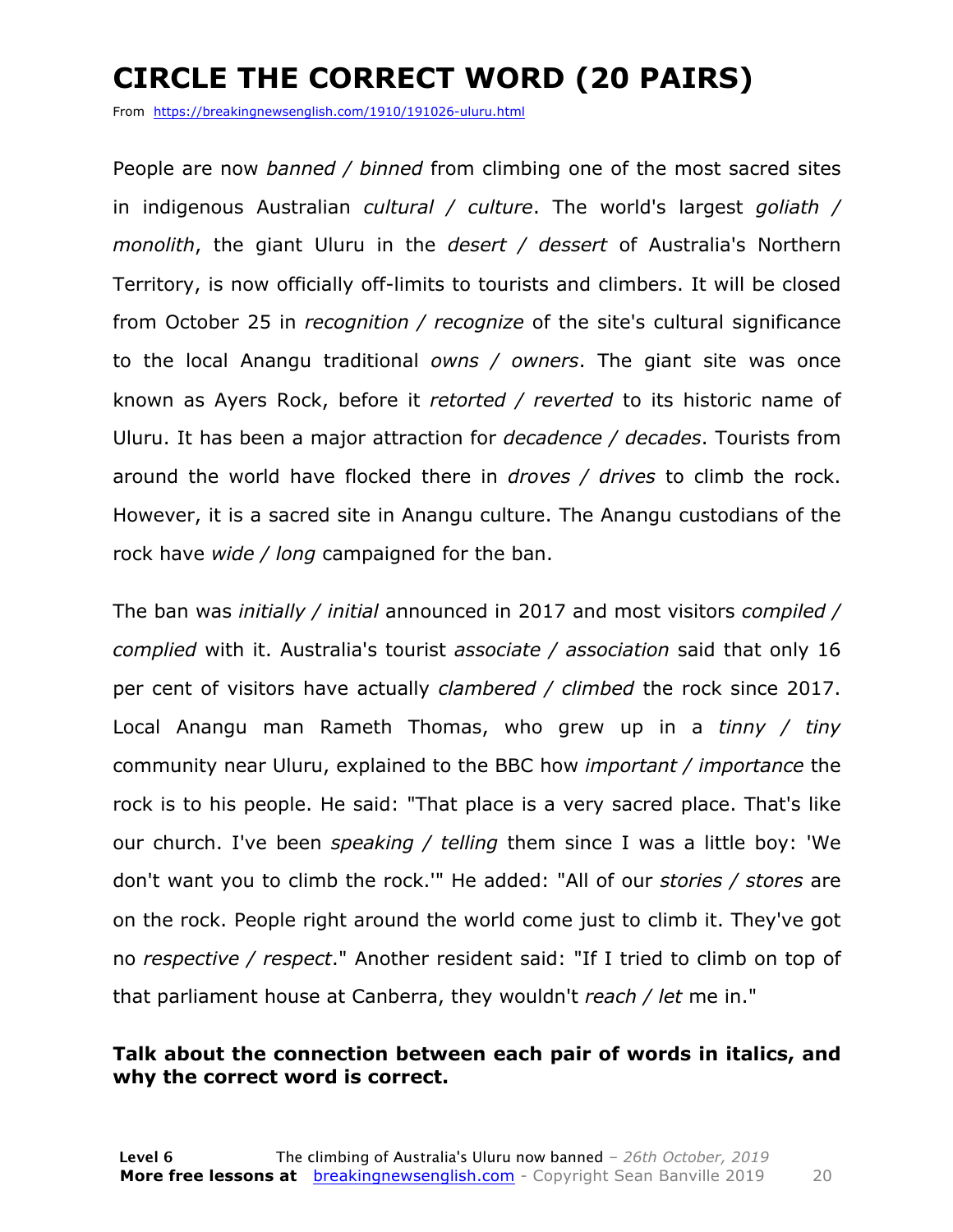## **INSERT THE VOWELS (a, e, i, o, u)**

From https://breakingnewsenglish.com/1910/191026-uluru.html

P \_ **\_** p l\_ \_r\_ n\_w b\_n n\_d f r\_m c l\_m b\_n g \_n\_ \_f t h\_ m\_s t s\_c r\_d s\_t\_s \_n \_n d\_g \_n\_ **\_** s A\_s t r\_l\_ **\_** n  $c_l$  t\_r\_. T h\_ w\_r l d ' s l\_r g\_s t m\_n\_l\_t h , t h\_ g \_ **\_** n t U l\_r\_ \_n t h\_ d\_s\_r t \_f A\_s t r\_l\_ **\_** ' s N\_r t h\_r n T\_r r\_t\_r y , \_s n\_w \_f f\_c\_ **\_** l l y \_f f - l\_m\_t s t\_ t\_ **\_** r\_s t s \_n d c l\_m b\_r s . I t w\_l l b\_ c l\_s\_d f r\_m O c t\_b\_r 2 5 \_n r\_c\_g n\_t\_ **\_** n \_f t h\_ s\_t\_' s  $c_l$  t\_r\_l s\_g n\_f\_c\_n  $c$ \_ t\_ t h\_ l\_c\_l A n\_n g\_ t r\_d\_t\_ **\_** n\_l \_w n\_r s . T h\_ g\_ **\_** n t s\_t\_ w\_s \_n c\_ k  $n_{w}$  n  $_{s}$  A y\_r s R\_c k , b\_f\_r\_ \_t r\_v\_r t\_d t\_ \_t s  $h_s t_r_c$  n\_m\_ \_f U l\_r\_. I t  $h_s$  b\_\_ n \_ m\_j\_r \_t t r\_c t\_ **\_** n f\_r d\_c\_d\_s . T\_ **\_** r\_s t s f r\_m \_r\_ **\_** n d t h\_ w\_r l d h\_v\_ f l\_c k\_d t h\_r\_ \_n d r\_v\_s t\_ c l\_m b t h\_ r\_c k . H\_w\_v\_r , \_t \_s \_ s\_c r\_d s\_t\_ \_n A n\_n g\_ c\_l t\_r\_. T h\_ A n\_n g\_ c\_s t\_d\_ **\_** n s \_f t h\_ r\_c k h\_v\_ l\_n g c\_m p\_ **\_** g n\_d f\_r t h\_ b\_n .

T h\_ b\_n w\_s \_n\_t\_ **\_** l l y \_n n\_ **\_** n c\_d \_n 2 0 1 7 \_n d m\_s t v\_s\_t\_r s c\_m p l\_ **\_** d w\_t h \_t . A\_s t r\_l\_ **\_**  ' s t\_ **\_** r\_s t \_s s\_c\_ **\_** t \_ **\_** n s\_ **\_** d t h\_t \_n l y 1 6 p\_r c\_n t \_f v\_s\_t\_r s h\_v\_ \_c t\_ **\_** l l y c l\_m b\_d t h\_ r\_c k s\_n c\_ 2 0 1 7 . L\_c\_l A n\_n g\_ m\_n R\_m\_t h T  $h_m$ \_s, w  $h_m$  g r\_w \_p \_n \_ t\_n y c\_m m\_n\_t y n \_ **\_** r U l\_r\_, \_x p l\_ **\_** n\_d t\_ t h\_ B B C h\_w \_m p\_r t\_n t t h\_ r\_c k \_s t\_ h\_s p\_ **\_** p l\_. H\_ s\_ **\_** d : " T  $h_t$  p  $l_c$   $s$   $s$   $v$   $y$   $s$   $c$   $r$   $d$   $p$   $l_c$   $r$   $h$   $h$   $t$   $s$   $l$   $k$ \_ **\_** r c h\_r c h . I ' v\_ b\_ **\_** n t\_l l\_n g t h\_m s\_n c\_ I  $w_s$  \_ l\_t t l\_ b\_y : ' W\_ d\_n ' t w\_n t y\_\_ t\_ c l\_m b t h\_ r\_c k . ' " H\_ \_d d\_d : " A l l \_f \_ **\_** r s t\_r\_ **\_** s \_r\_ \_n t h\_ r\_c k . P\_ **\_** p l\_ r\_g h t \_r\_ **\_** n d t h\_ w\_r l d c\_m\_ j\_s t t\_ c l\_m b \_ t . T h\_y ' v\_ g\_t n\_ r\_s p\_c t . " A n\_t h\_r r\_s\_d\_n t s\_ **\_** d : " I f I t r\_ **\_** d t\_ c l\_m b \_n t\_p \_f t h\_t p\_r l\_ **\_** m\_n t h\_ **\_** s\_ \_t C\_n b\_r r\_, t h\_y w\_ **\_** l d n ' t l\_t m\_ \_n . "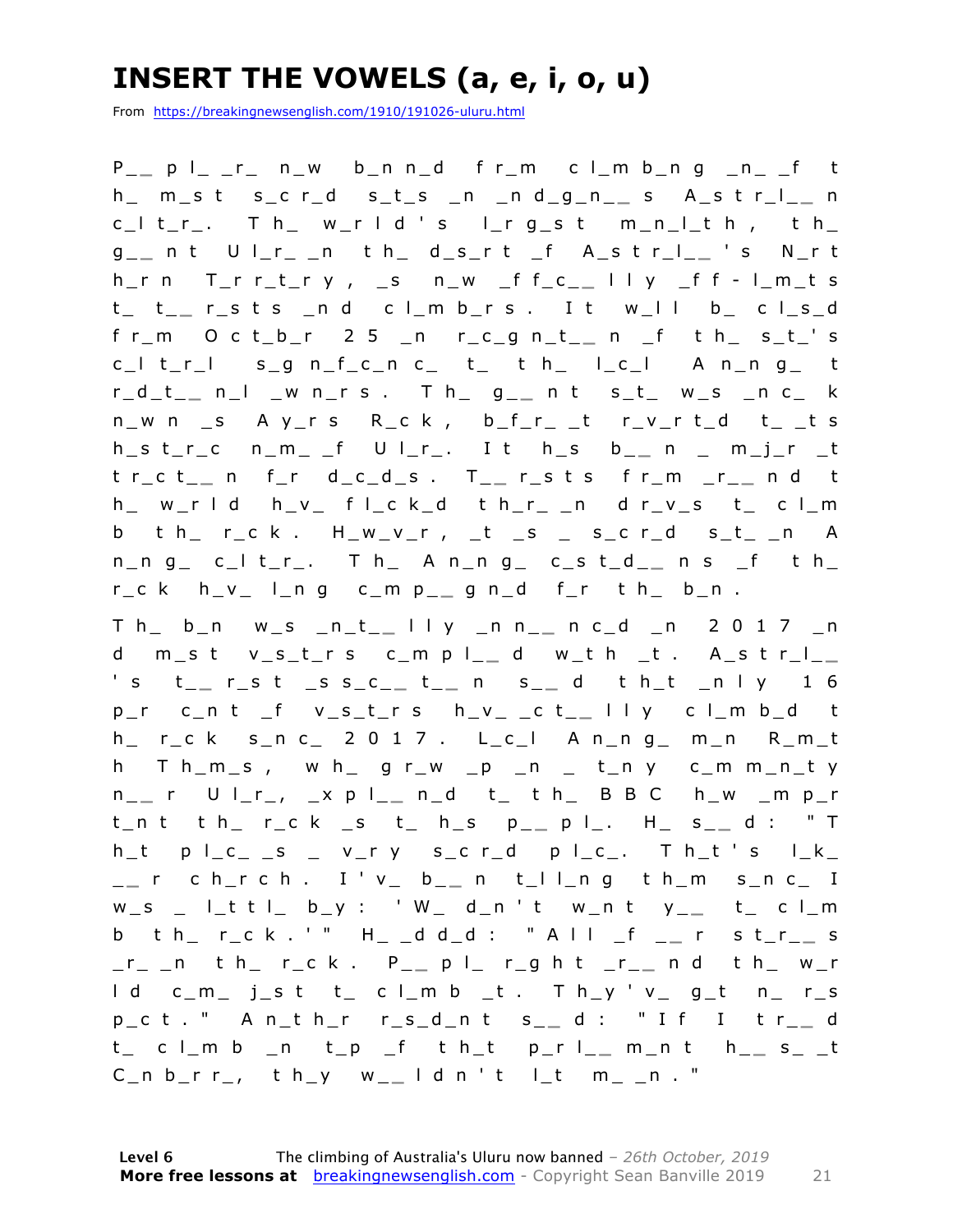### **PUNCTUATE THE TEXT AND ADD CAPITALS**

From https://breakingnewsenglish.com/1910/191026-uluru.html

people are now banned from climbing one of the most sacred sites in indigenous australian culture the worlds largest monolith the giant uluru in the desert of australias northern territory is now officially offlimits to tourists and climbers it will be closed from october 25 in recognition of the sites cultural significance to the local anangu traditional owners the giant site was once known as ayers rock before it reverted to its historic name of uluru it has been a major attraction for decades tourists from around the world have flocked there in droves to climb the rock however it is a sacred site in anangu culture the anangu custodians of the rock have long campaigned for the ban

the ban was initially announced in 2017 and most visitors complied with it australias tourist association said that only 16 per cent of visitors have actually climbed the rock since 2017 local anangu man rameth thomas who grew up in a tiny community near uluru explained to the bbc how important the rock is to his people he said that place is a very sacred place thats like our church ive been telling them since i was a little boy we dont want you to climb the rock he added all of our stories are on the rock people right around the world come just to climb it theyve got no respect another resident said if i tried to climb on top of that parliament house at canberra they wouldnt let me in"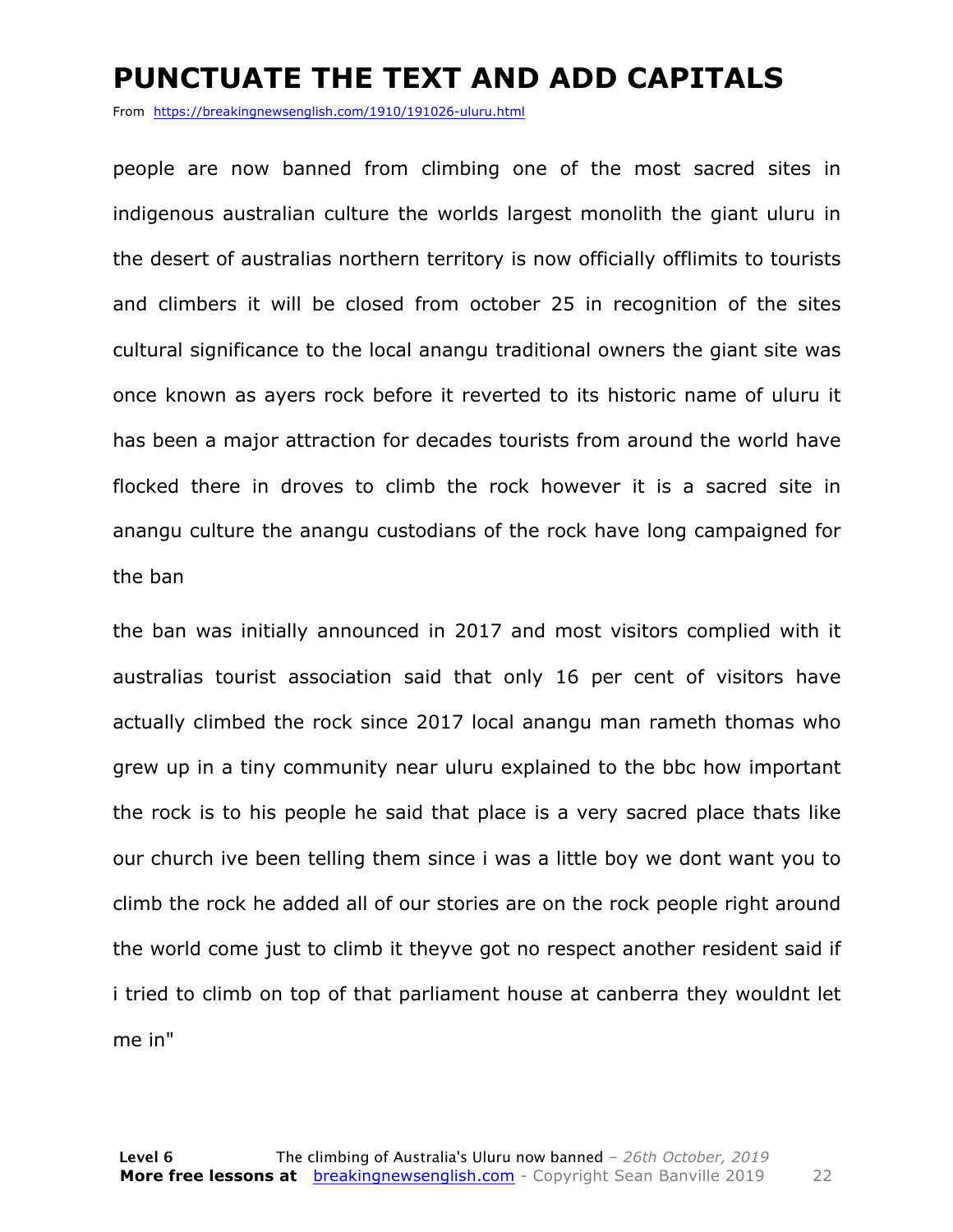## **PUT A SLASH ( / ) WHERE THE SPACES ARE**

From https://breakingnewsenglish.com/1910/191026-uluru.html

Peoplearenowbannedfromclimbingoneofthemostsacredsitesinindig enousAustralianculture.Theworld'slargestmonolith,thegiantUluruin thedesertofAustralia'sNorthernTerritory,isnowofficiallyoff-limitstot ouristsandclimbers.ItwillbeclosedfromOctober25inrecognitionofthe site'sculturalsignificancetothelocalAnangutraditionalowners.Thegia ntsitewasonceknownasAyersRock,beforeitrevertedtoitshistoricnam eofUluru.Ithasbeenamajorattractionfordecades.Touristsfromaroun dtheworldhaveflockedthereindrovestoclimbtherock.However,itisas acredsiteinAnanguculture.TheAnangucustodiansoftherockhavelong campaignedfortheban.Thebanwasinitiallyannouncedin2017andmos tvisitorscompliedwithit.Australia'stouristassociationsaidthatonly16 percentofvisitorshaveactuallyclimbedtherocksince2017.LocalAnan gumanRamethThomas,whogrewupinatinycommunitynearUluru,ex plainedtotheBBChowimportanttherockistohispeople.Hesaid:"Thatpl aceisaverysacredplace.That'slikeourchurch.I'vebeentellingthemsin ceIwasalittleboy:'Wedon'twantyoutoclimbtherock.'"Headded:"Allof ourstoriesareontherock.Peoplerightaroundtheworldcomejusttoclim bit.They'vegotnorespect."Anotherresidentsaid:"IfItriedtoclimbonto pofthatparliamenthouseatCanberra,theywouldn'tletmein."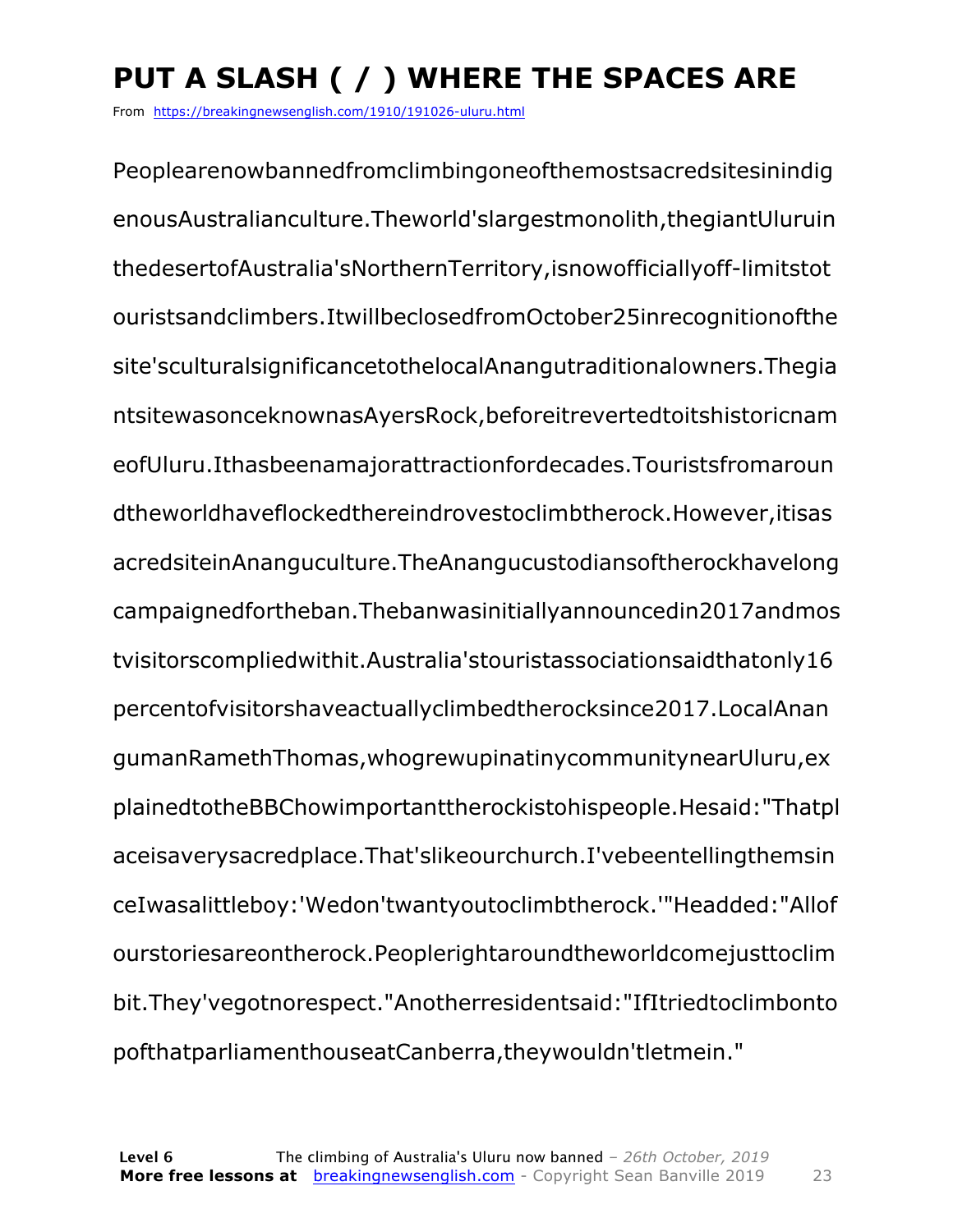## **FREE WRITING**

From https://breakingnewsenglish.com/1910/191026-uluru.html

Write about Uluru for 10 minutes. Comment on your partner's paper.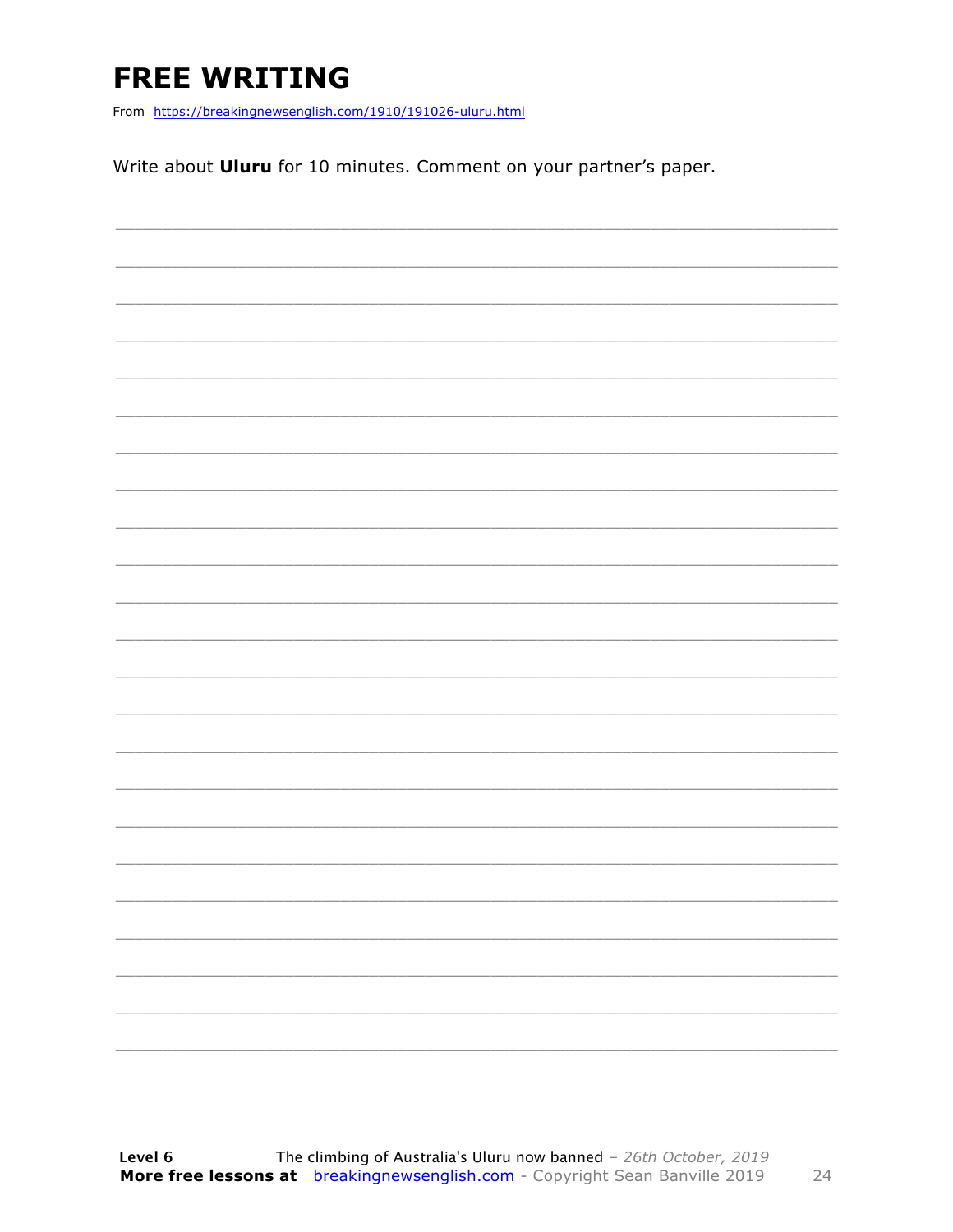## **ACADEMIC WRITING**

From https://breakingnewsenglish.com/1910/191026-uluru.html

All tourism should be reduced to limit the impact on local cultures. Discuss.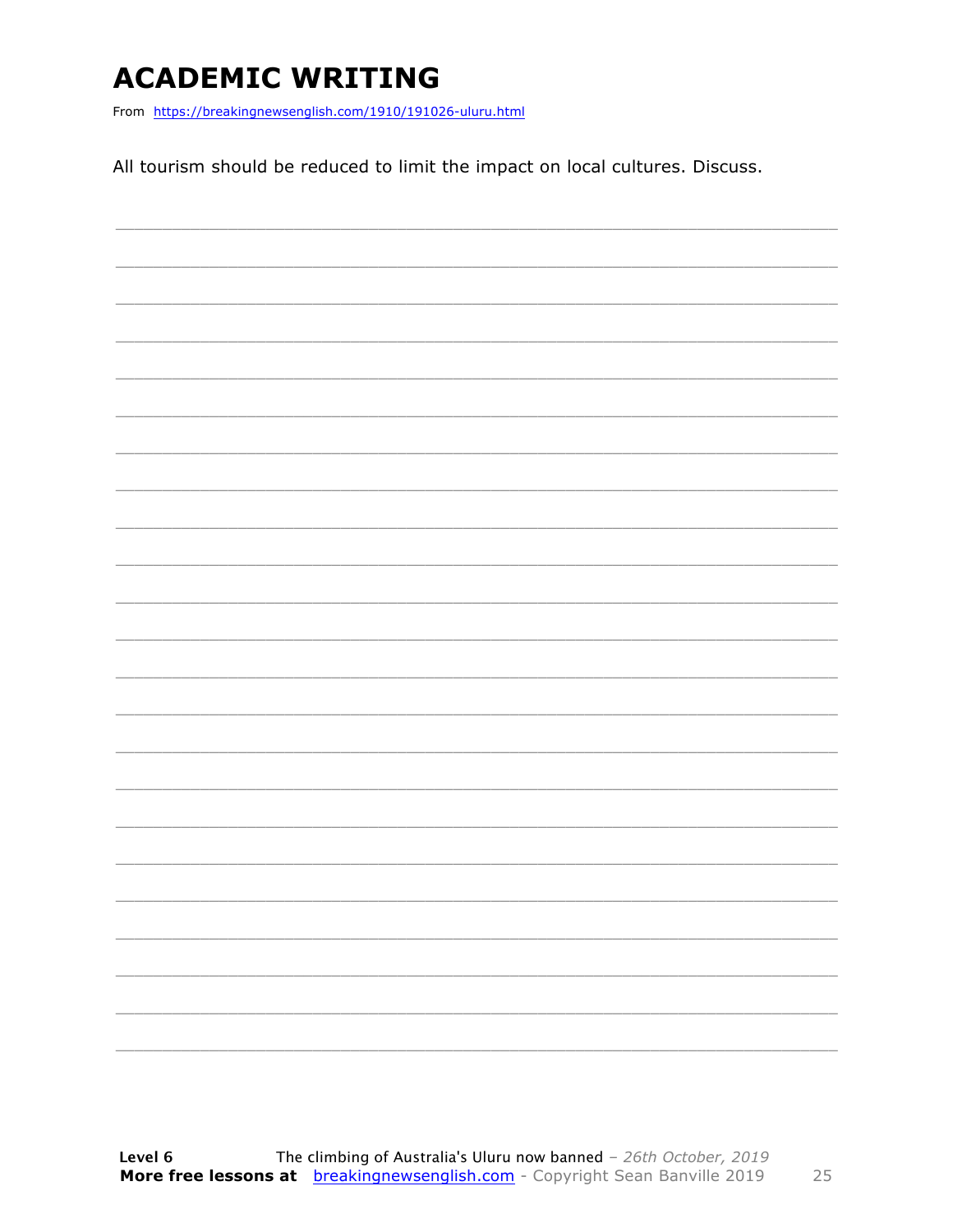### **HOMEWORK**

**1. VOCABULARY EXTENSION:** Choose several of the words from the text. Use a dictionary or Google's search field (or another search engine) to build up more associations / collocations of each word.

**2. INTERNET:** Search the Internet and find out more about this news story. Share what you discover with your partner(s) in the next lesson.

**3. ULURU:** Make a poster about Uluru. Show your work to your classmates in the next lesson. Did you all have similar things?

**4. TOURISM:** Write a magazine article about reducing tourism to protect cultures. Include imaginary interviews with people who are for and against this.

Read what you wrote to your classmates in the next lesson. Write down any new words and expressions you hear from your partner(s).

**5. WHAT HAPPENED NEXT?** Write a newspaper article about the next stage in this news story. Read what you wrote to your classmates in the next lesson. Give each other feedback on your articles.

**6. LETTER:** Write a letter to an expert on Uluru. Ask him/her three questions about it. Give him/her three of your opinions on the climbing ban. Read your letter to your partner(s) in your next lesson. Your partner(s) will answer your questions.